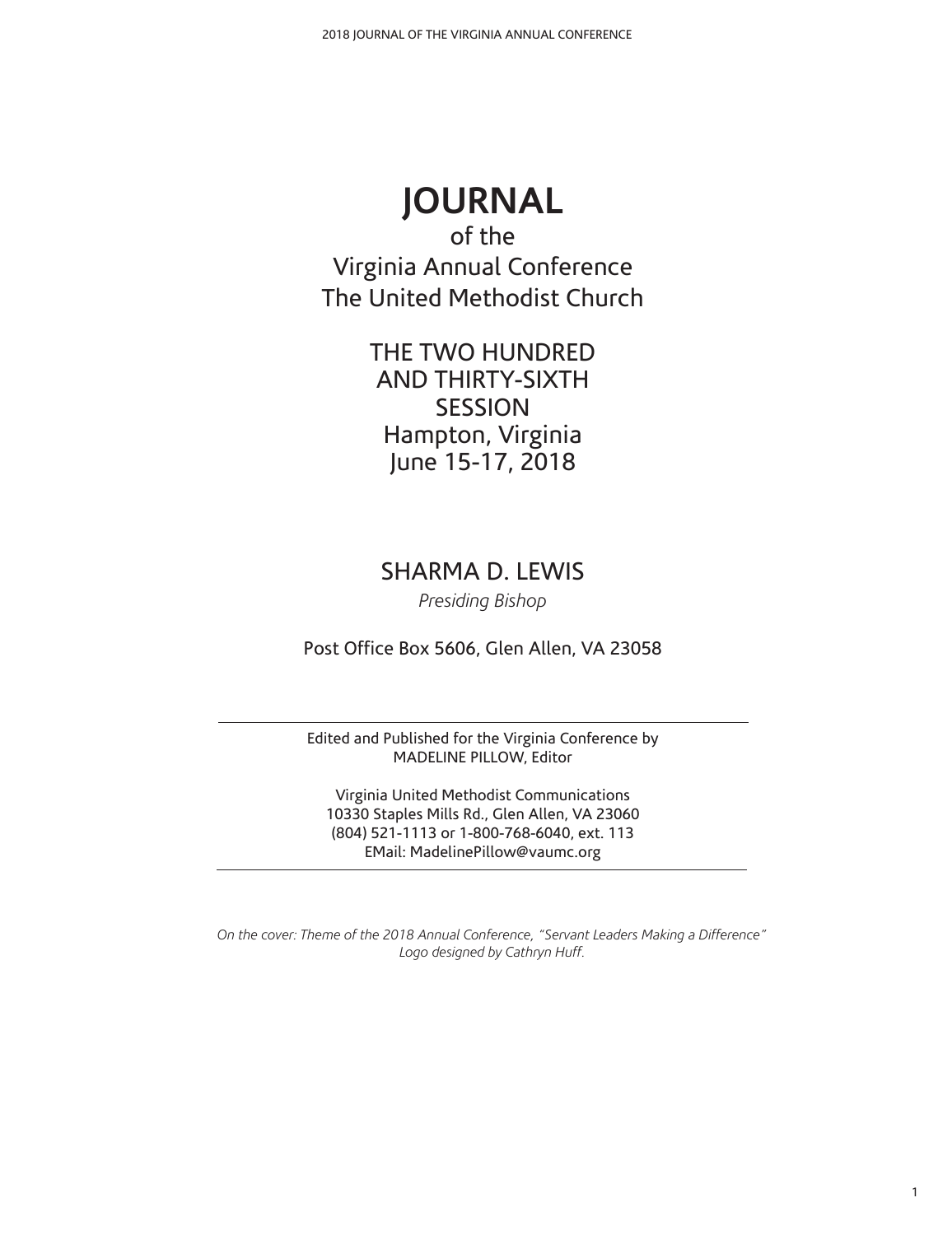2018 JOURNAL OF THE VIRGINIA ANNUAL CONFERENCE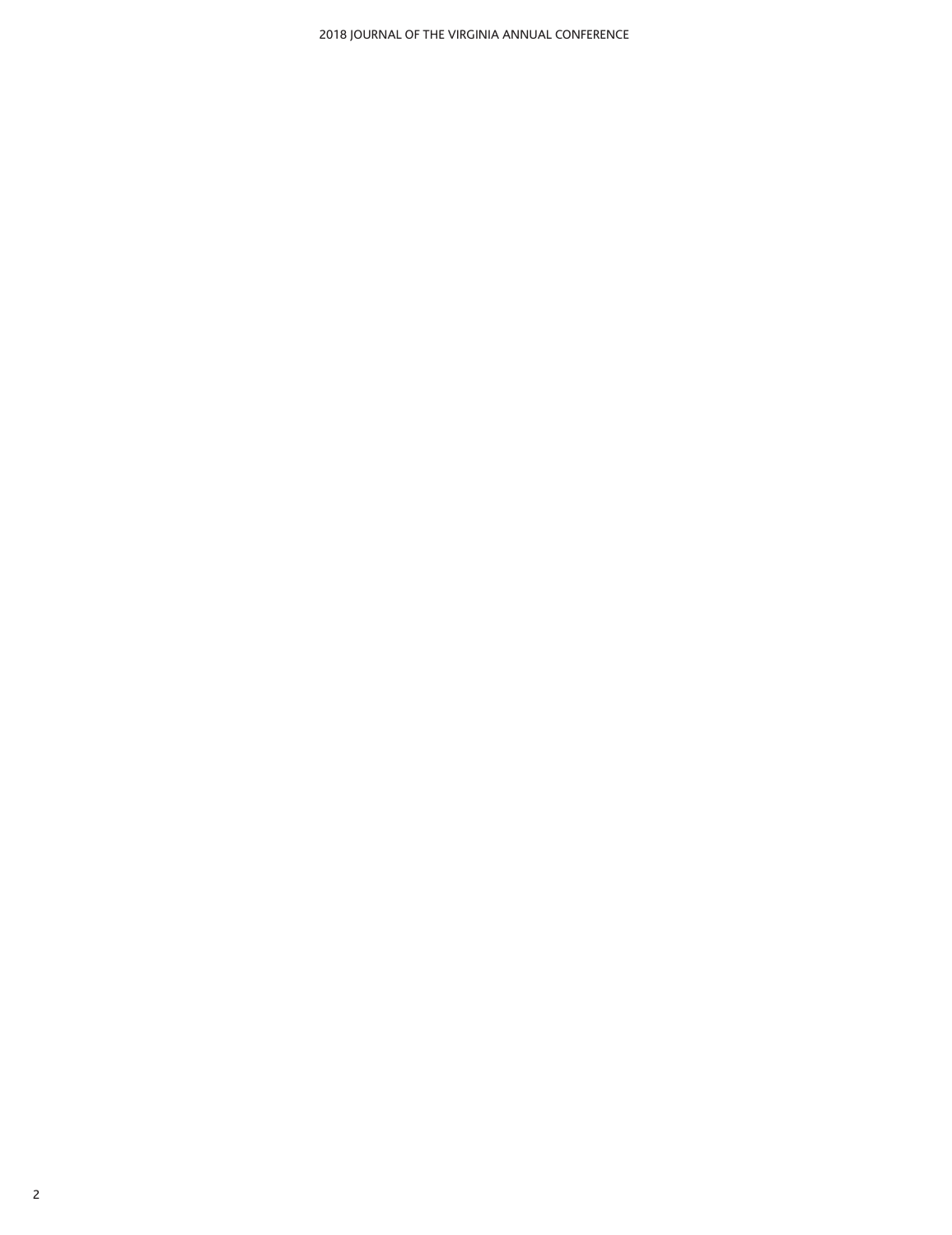## **TABLE OF CONTENTS**

| B.                        |  |
|---------------------------|--|
|                           |  |
|                           |  |
|                           |  |
| II.                       |  |
| III.                      |  |
|                           |  |
|                           |  |
|                           |  |
|                           |  |
| IV.                       |  |
|                           |  |
| В.                        |  |
|                           |  |
| $1_{-}$                   |  |
|                           |  |
| 2.                        |  |
| 3.                        |  |
| 4.                        |  |
| 5.                        |  |
| 6.                        |  |
|                           |  |
| 7.                        |  |
| V.                        |  |
| VI.                       |  |
| VII.                      |  |
|                           |  |
| B.                        |  |
|                           |  |
|                           |  |
| VIII.                     |  |
|                           |  |
| B.                        |  |
|                           |  |
| IX.                       |  |
| Χ.                        |  |
| XI.<br><b>MEMOIRS</b>     |  |
| XII.                      |  |
| XIII.                     |  |
| XIV.                      |  |
| XV.<br><b>DIRECTORIES</b> |  |
|                           |  |
| В.                        |  |
|                           |  |
|                           |  |
| Е.                        |  |
| XVI.                      |  |
| XVII.                     |  |
| XVIII.                    |  |
| XIX.<br><b>INDEX</b>      |  |
|                           |  |
| Appendix                  |  |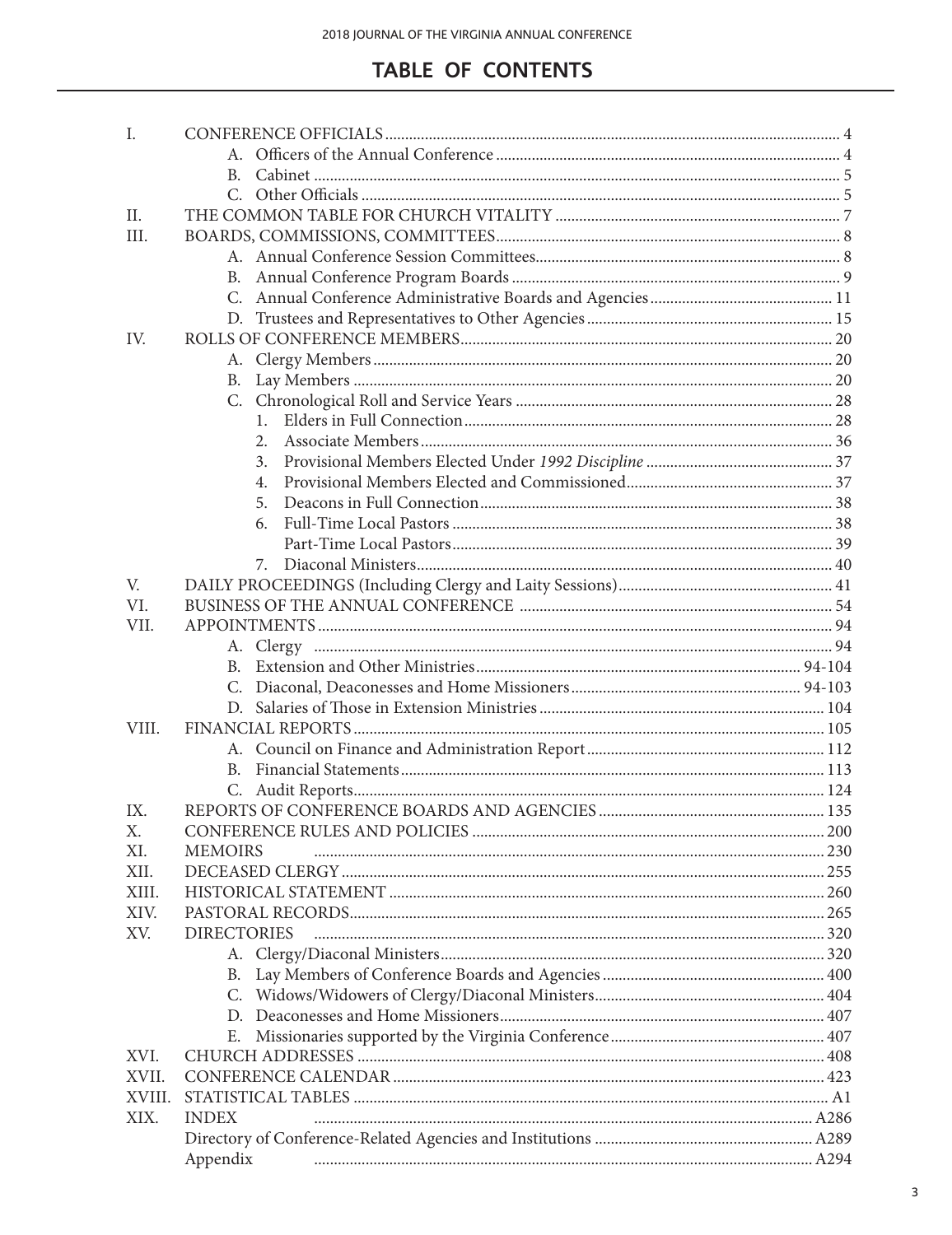2018 JOURNAL OF THE VIRGINIA ANNUAL CONFERENCE

#### **I. CONFERENCE OFFICIALS A. Officers of the Annual Conference**

*(Clergy addresses will be found in Section XV (A), Directory of the Ministry, and lay addresses in Section XV (B), Directories of the Laity.)*

#### **OFFICERS OF THE VIRGINIA CONFERENCE**

PRESIDENT Sharma Denise Lewis Presiding Bishop Office: 10330 Staples Mill Rd., Glen Allen, VA 23060 Phone: (804) 521-1100 or 1-800-768-6040

#### **HONORARY MEMBERS OF THE VIRGINIA CONFERENCE**

*(Bishops who have served the Virginia Conference or have been elected from the Virginia Conference)*

Elected

- 1980 Carlton P. Minnick Jr.
- 1984 R. Kern Eutsler
- 1988 Thomas B. Stockton
- 1988 H. Hasbrouck Hughes Jr.
- 1996 Joe E. Pennel Jr.
- 1996 Ray W. Chamberlain Jr.
- 2001 Timothy W. Whitaker
- 1996 Charlene P. Kammerer
- 2012 Young Jin Cho

#### **RETIRED BISHOPS RESIDING IN THE VIRGINIA CONFERENCE R. Kern Eutsler**

7090 Covenant Woods Dr., F.304, Mechanicsville, VA 23111 | Phone: (804) 569-8053 **H. Hasbrouck Hughes Jr.**

113 S. Stocker Ct., Williamsburg, VA 23188-6307 | Phone: (757) 258-0538

**Ray W. Chamberlain Jr.**

1521 Nester Dr., Winchester, VA 22601 | Phone: (540) 662-0009

**Timothy W. Whitaker** P.O. Box 219 Keller, VA 23401 | Phone: (757) 787-1081

#### **Young Jin Cho**

13524 Prairie Mallow Ln, Centreville, VA 20120-5035 | Phone: (703) 830-1960

#### **SECRETARY**

Susan M. Reaves 8341 Fletchers Chapel Rd., King George, VA 22485 Phone: (540) 775-4501 Email: SusanReaves@vaumc.org

#### **EDITOR OF THE** *JOURNAL*

Madeline Pillow P.O. Box 5606, Glen Allen, VA 23058 Phone: (804) 521-1113 or 1-800-768-6040, ext. 113 Email: MadelinePillow@vaumc.org

#### **DIRECTOR OF CONNECTIONAL MINISTRIES**

Marc Brown P.O. Box 5606, Glen Allen, VA 23058 Phone: (804) 521-1133 or 1-800-768-6040, ext. 133 Email: MarcBrown@vaumc.org

#### **CONFERENCE TREASURER AND STATISTICIAN**

David Dommisse P.O. Box 5606, Glen Allen, VA 23058 Phone: (804) 521-1109 or 1-800-768-6040, ext. 109 Email: DavidDommisse@vaumc.org

#### **VIRGINIA CONFERENCE LAY LEADER**

Warren Harper 200 Ladybank, Williamsburg, VA 23188 Phone: (757) 258-4498 Email: wrscharper@gmail.com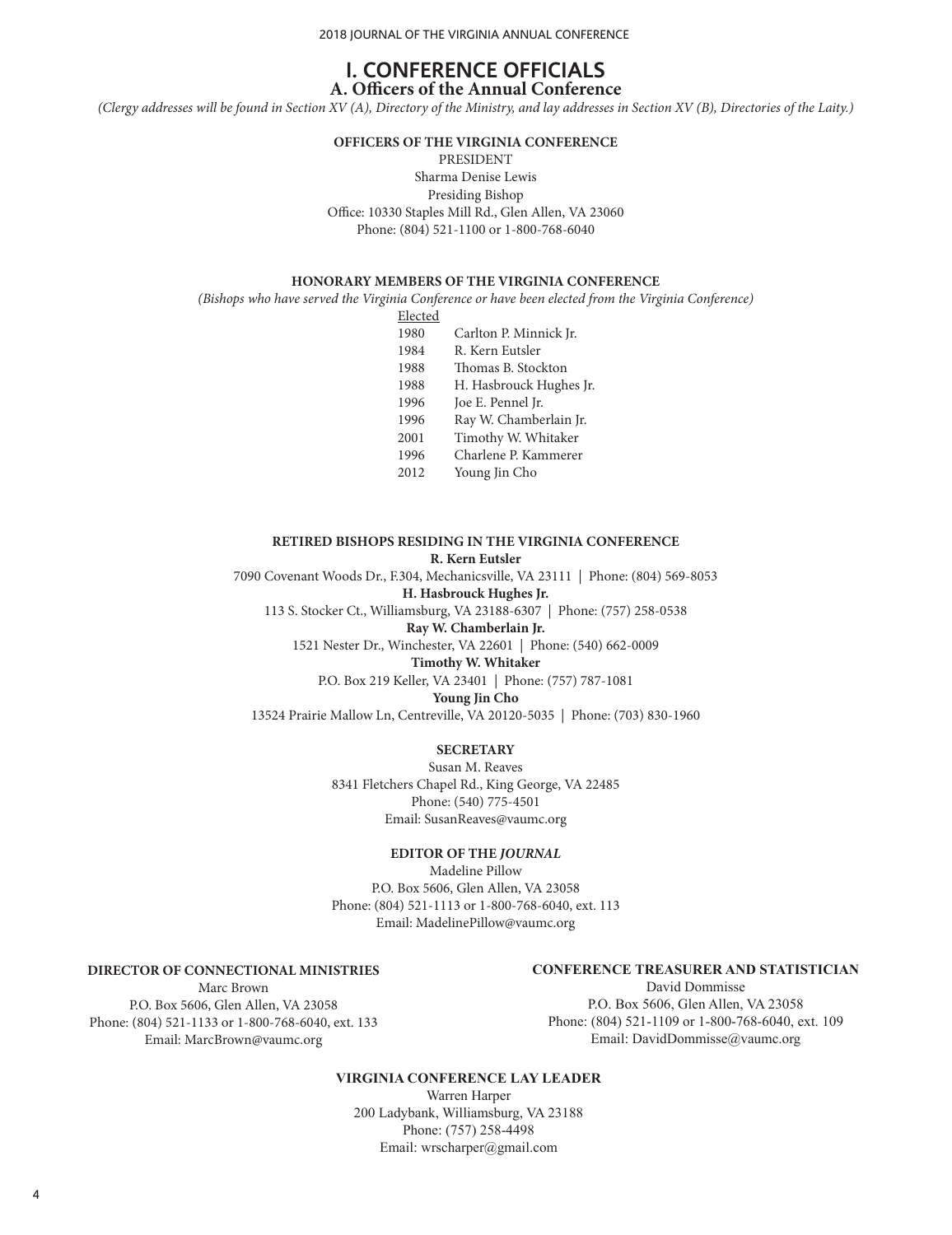#### I. CONFERENCE OFFICIALS

#### **B. Other Officials THE VIRGINIA CONFERENCE CABINET**

Richmond Area Bishop Sharma D. Lewis Office: P.O. Box 5606, Glen Allen, VA 23058 (804) 521-1100 or 1-800-768-6040 Residence: 11412 Willow Gate Drive, Glen Allen, VA 23060

| <b>District Superintendents</b> | <b>Address</b>                                                    | Fax/Email                   | Phone              |
|---------------------------------|-------------------------------------------------------------------|-----------------------------|--------------------|
| <b>Alexandria District</b>      |                                                                   |                             |                    |
| Jeffrey P. Mickle               | O: 3600 Chain Bridge Rd., Suite 210, Fairfax, VA 22030            | FAX (703) 845-8147          | $(703) 820 - 7200$ |
|                                 | H: 8318 Chapel Lake Ct., Annandale, VA 22003                      | AlexandriaDS@vaumc.org      | $(703)$ 425-3568   |
| <b>Arlington District</b>       |                                                                   |                             |                    |
| Catherine G. Abbott             | O: 3600 Chain Bridge Rd., Suite 210, Fairfax, VA 22030            | FAX (703) 845-8147          | $(703)$ 820-7200   |
|                                 | H: 7516 Royal Oak Drive, McLean, VA 22102                         | ArlingtonDS@vaumc.org       | $(703)$ 847-5325   |
| <b>Charlottesville District</b> |                                                                   |                             |                    |
| Danny J. Kesner                 | O: 914 E Jefferson St., Ste. 104, Charlottesville, VA 22902       | FAX (434) 977-7642          | (434) 977-4254     |
|                                 | H: 914 E Jefferson St., Ste. 104, Charlottesville, VA 22902       | CharlottesvilleDS@vaumc.org | $(434)$ 295-2035   |
| <b>Danville District</b>        |                                                                   |                             |                    |
| Janine Howard                   | O: P.O. Box 4202, Martinsville, VA 24115                          | FAX (276) 638-2696          | $(276)$ 638-2688   |
|                                 | H: 10 Starling Ave., Apt. 307, Martinsville, VA 24112             | DanvilleDS@vaumc.org        | $(276) 761 - 1651$ |
| <b>Eastern Shore District</b>   |                                                                   |                             |                    |
| Alex Joyner                     | O: P.O. Box 317, Parksley, VA 23421                               | FAX (757) 665-6295          | $(757)$ 665-6295   |
|                                 | H: P.O. Box 436, Parksley, VA 23421                               | EasternShoreDS@vaumc.org    | $(757)$ 665-5935   |
| <b>Elizabeth River District</b> |                                                                   |                             |                    |
| M. Wayne Snead                  | O: P.O. Box 12654, Norfolk, VA 23541                              | FAX (757) 473-1790          | $(757)$ 473-1592   |
|                                 | H: 4113 N. Witchduck Rd., Va Beach, VA 23455                      | ElizabethRiverDS@vaumc.org  | $(757)$ 464-5392   |
| <b>Farmville District</b>       |                                                                   |                             |                    |
| Robert J. Parks Jr.             | O: 204 High Ave., Farmville, VA 23901                             | FAX (877) 233-6168          | $(434)$ 392-4687   |
|                                 | H: 301 Fourth Ave., Farmville, VA 23901                           | FarmvilleDS@vaumc.org       | (434) 392-6712     |
| <b>Harrisonburg District</b>    |                                                                   |                             |                    |
| Victor R. Gomez                 | O: 40 S. Gate Ct., Ste. 101, Harrisonburg, VA 22801               | FAX (540) 433-7587          | $(540)$ 433-2382   |
|                                 | H: 226 Northview Dr., Dayton, VA 22821                            | HarrisonburgDS@vaumc.org    | $(540)$ 974-4103   |
| <b>James River District</b>     |                                                                   |                             |                    |
| Sylvia S. Meadows               | O: P.O. Box 3413, Petersburg, VA 23805                            | FAX (804) 732-6641          | (804) 732-2538     |
|                                 | H: P.O. Box 3413, Petersburg, VA 23805                            | JamesRiverDS@vaumc.org      | (434) 390-7955     |
| <b>Lynchburg District</b>       |                                                                   |                             |                    |
| <b>Scott Davis</b>              | O: 2420 Memorial Ave., Lynchburg, VA 24501                        | FAX (434) 237-3044          | $(434) 832 - 0401$ |
|                                 | H: 169 Sunset Drive, Amherst, VA 24521                            | LynchburgDS@vaumc.org       | (434) 363-1399     |
| Rappahannock River              |                                                                   |                             |                    |
| Theodore (Ted) Smith            | O: P.O. Box 100, Ladysmith, VA 22501                              | FAX (804) 448-8328          | $(804)$ 448-8326   |
|                                 | H: P.O. Box 100, Ladysmith, VA 22501                              | RRDS@vaumc.org              | $(540)$ 419-5131   |
| <b>Richmond District</b>        |                                                                   |                             |                    |
| Peter M. Moon                   | O: P.O. Box 5606, Glen Allen, VA 23058                            | FAX (804) 521-1175          | $(804) 521 - 1100$ |
|                                 | H: P.O. Box 5606, Glen Allen, VA 23058                            | RichmondDS@vaumc.org        | $(804)$ 658-7373   |
| <b>Roanoke District</b>         |                                                                   |                             |                    |
| Kathleen Overby Webster         | O: 101 Professional Park, 4502 Starkey Rd. SW, Roanoke, VA 24018  | FAX (540) 989-0672          | $(540)$ 989-3335   |
|                                 | H: 3807 Greenway Dr., Roanoke, VA 24018                           | RoanokeDS@vaumc.org         | $(540)$ 266-7628   |
| <b>Staunton District</b>        |                                                                   |                             |                    |
| David J. Rochford III           | O: 26 Orr Dr., P.O. Box 1048, Fishersville, VA 22939              | FAX (540) 932-1054          | $(540)$ 932-1055   |
|                                 | H: 508 Woodmont Dr., Staunton, VA 24401                           | StauntonDS@vaumc.org        | $(540)$ 414-8343   |
| <b>Winchester District</b>      |                                                                   |                             |                    |
| Steven J. Summers               | O: 158 Front Royal Pike, Suite 307, Winchester, VA 22602          | FAX (540) 722-6780          | $(540) 662 - 7332$ |
|                                 | H: 113 Bent Path Ct., Winchester, VA 22602                        | WinchesterDS@vaumc.org      | $(804) 822 - 6927$ |
| <b>York River District</b>      |                                                                   |                             |                    |
| Seonyoung Kim                   | O: 6515 Geo. Washington Memorial Hwy, Ste 203, Yorktown, VA 23692 |                             | $(757) 596 - 3476$ |
|                                 | H: 215 Fleming Way, Yorktown, VA 23682                            | YorkRiverDS@vaumc.org       |                    |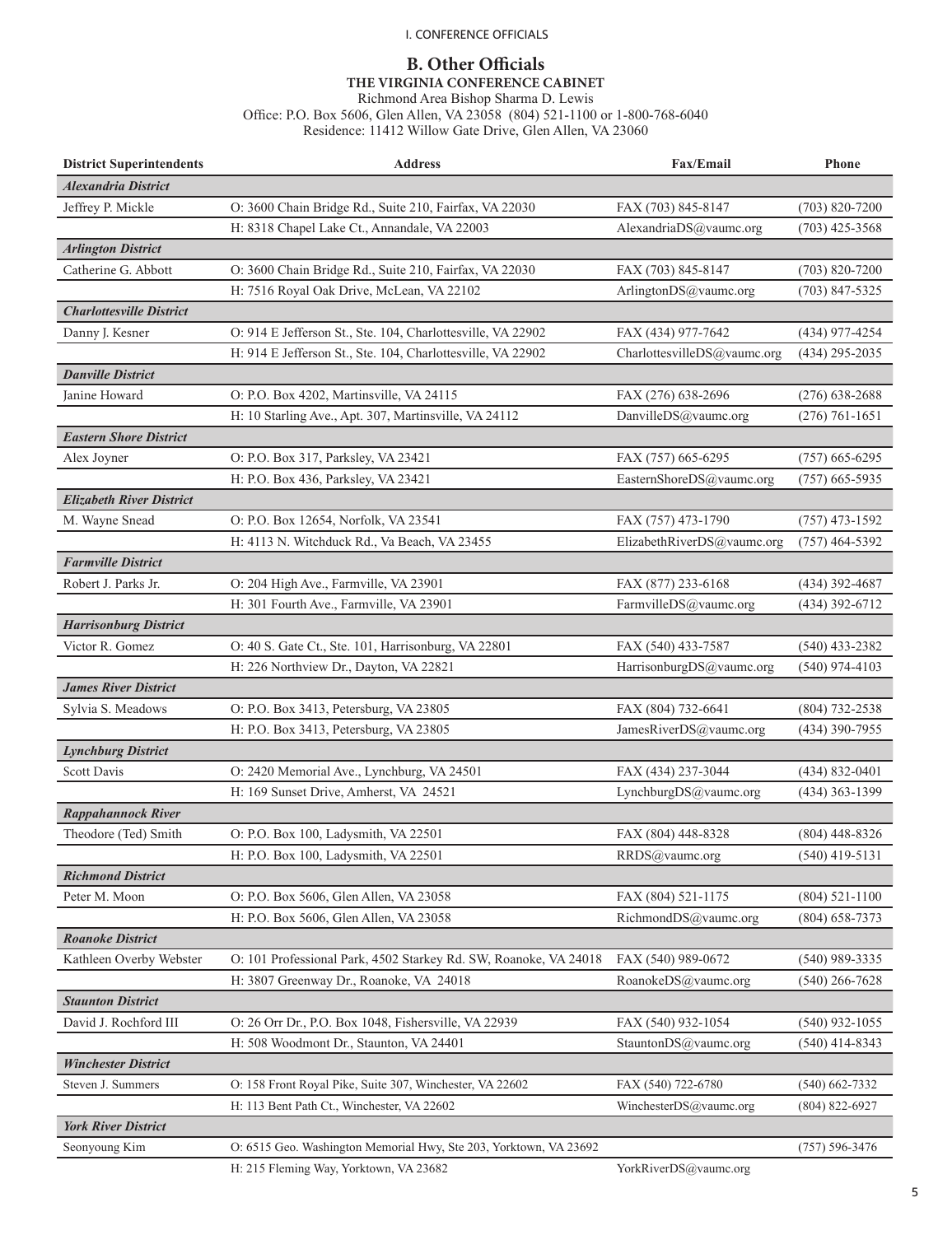#### **VIRGINIA CONFERENCE DISTRICT LAY LEADERS**

Conference Lay Leader: Warren Harper, 200 Ladybank, Williamsburg, VA 23188

**District Name Address** 

Alexandria John Meeuwissen 1900 Bressingham Dr., Fairfax Station, VA 22039<br>Arlington Gene Cross 14141 North Henderson Rd., #310, Arlington, VA 2 Arlington Gene Cross Gene Cross 4141 North Henderson Rd., #310, Arlington, VA 22203<br>Charlottesville Martha Murray 945 Dorchester Pl.,#304, Charlottesville, VA 22911 Charlottesville Martha Murray 945 Dorchester Pl.,#304, Charlottesville, VA 22911<br>Charlottesville Dian McNaught 13721 Patrick Henry Hwy., Roseland, VA 22967 Charlottesville Dian McNaught 13721 Patrick Henry Hwy., Roseland, VA 22967<br>Charlottesville Mira Suddreth 1649 Sally Lou Ln., Culpeper, Va. 22701 Charlottesville Mira Suddreth 1649 Sally Lou Ln., Culpeper, Va. 22701<br>Danville Bobby Thompson 364 Sawmill Rd., Ferrum, VA 24088 Danville Bobby Thompson 364 Sawmill Rd., Ferrum, VA 24088<br>
Eastern Shore Jennifer Hume 7401 Long Point Rd., Exmor, VA 233 7401 Long Point Rd., Exmor, VA 23350 Elizabeth River Gary Denette Gary Gary Care and the Sue Mayo<br>Farmville Sue Mayo 521 Walnut Hill Rd., Crewe, VA 2399 Farmville Sue Mayo 521 Walnut Hill Rd., Crewe, VA 23931<br>
Rappahannock River Debbie Dietrich 1583 Root Swamp Rd., Tappahannock, Rappahannock River Debbie Dietrich 1583 Root Swamp Rd., Tappahannock, VA 22560<br>
Rappahannock River Terry Bain 141 Laurel Ln., Warsaw, VA 222572 Rappahannock River Terry Bain 141 Laurel Ln., Warsaw, VA 222572<br>
Harrisonburg Rodney Bussard 125 Granary Rd., Verona, VA 24482 Rodney Bussard 125 Granary Rd., Verona, VA 24482 Harrisonburg Joe Amend 137 Alleghany Ave., McGaheysville, VA 22840<br>Harrisonburg Marquetta Mitchell 1170 green Acre Dr., Strasburg, VA 22657 Harrisonburg Marquetta Mitchell 1170 green Acre Dr., Strasburg, VA 22657<br>
Lynchburg Joyce Duncan 1039 Ivy Woods Dr., Forest, VA 24551 Lynchburg Joyce Duncan 1039 Ivy Woods Dr., Forest, VA 24551<br>James River Keith Jordan 1039 Ivy Woods Dr., Suffolk, VA 234 3262 Lake Prince Dr., Suffolk, VA 23434 James River Gerry Fuss Gerry Fuss 12760 Donegal Dr., Chesterfield, VA 23838<br>Richmond Ron White Ron Gerry 1307 Pebble Creek Ln. Richmond. VA 2311 1307 Pebble Creek Ln. Richmond, VA 23112 Roanoke Brenda Brooks 4616 Phyllis Rd., Roanoke, VA 24012 Gary Morris 3107 Harmony Rd., Roanoke, VA 24018<br>Larry Creamer P.O. Box 1290, Lexington, VA 24450 Staunton Larry Creamer Larry Creamer P.O. Box 1290, Lexington, VA 24450<br>Winchester Wilma Jennings 700 Chimney Cir., Middletown, VA 2 Winchester Wilma Jennings 700 Chimney Cir., Middletown, VA 23645<br>
York River Nancy Yarborough 131 Edsyl St., Newport News 23601 Nancy Yarborough 131 Edsyl St., Newport News 23601

#### **DISTRICT COMMITTEES ON THE ORDAINED MINISTRY**

- **ALEXANDRIA DISTRICT:** Matthew Benton, Judy Fender, Neil Hough, Jim Leamon, Hyo Lee, John Meeuwissen, Linda Monroe, Mark Mrini, Wyley Neal, Emmanuel Nkrumah, Julianne Paunescu, Lydia Rodriquez, Christian White, Jeffrey Mickle
- **ARLINGTON DISTRICT:** Allison Rosner Bass, Sarah Calvert, Michelle Holmes Chaney, James Coates, Catherine T. Guest, Eugene Kim, M. Thomas Lott, Mary Ann Kral, Barbara F. Miner, Christopher E. Riedel, James C. Sprouse, Tracy McNeil Wines, Neal E. Wise, Catherine G. Abbott
- **CHARLOTTESVILLE DISTRICT:** Pam Baldwin, Jessica Colwell, George Gorman, Mary Jeffries, Ed Rigg, Rochelle Shoemaker, Ed Winkler, Robert Forrest, Danny J. Kesner
- **DANVILLE DISTRICT:** Peter Choi, Mark Clayton, Jennifer Coffey, Katherine Dietrich, Brad Dulaney, Bart Fletcher, Susan Hannah, Valerie Jordan, Jo Ann Moore, Tom Shepherd, Jaeyong Song, Will Waller, Janine Howard
- **EASTERN SHORE DISTRICT:** Berkley Ashby, Paul Bowers, Joseph D. Carson, Mikang Kim, Brenda Laws, Alan Layman, Gary Miller, Iris Gunter Smith, Patsy Stith, Bart Weakley, Judy Worthington, Alex Joyner
- **ELIZABETH RIVER DISTRICT:** Darlene Amon, Clark Cundiff, Sherry Daniels, Tammy Estep, Olivia "Libby" Hinton, June Kernutt, Won Gyu Lee, Edward Martin, Stephanie Parker, Scott Rimer, Tammy Robertson, Jason Stanley, Wayne Snead
- **FARMVILLE DISTRICT:** Lyndsie N. K. Blakely, John A. Bright, James F. Brown, Shayne V. Estes, Michael P. Kendall, Joan Lacks, Don R. Pizzeck, Sue Mayo, Judy Scott, Brian Siegle, John Sykes, Susie Wolf, Robert J. Parks, Jr.
- **HARRISONBURG DISTRICT:** Erich Bennett, Adam Blagg, John Crawford, III, Dale Dodrill, Stephen D. Hay, Kathleen Haynes, Dolly Huffman, Tom Murphy, Debbie Powell, Joel Robinette, Laura Stratton, Stan Thompson, Bob Weeks, Victor Gomez
- **JAMES RIVER DISTRICT:** Carolyn Beale, James Carey, Jr., Cynthia Corley, Mary Dadisman, Nathan Decker, DeWayne Duncan, Gerry Fuss, Michael Harrington, Garland Hines, Stephen King, Michelle Lindsey, Anita Mays, Gene Mims, Jacob Sahms, Sylvia Meadows
- **LYNCHBURG DISTRICT:** Paul Baker, Amy Beth Coleman, Dawn Compton, Judy Dudley Joyce Duncan, David Edinger, Keon Huh, Ron Litten, Dennis Van Aalsburg, John Vest, Willie Weigand, Scott Davis
- **RAPPAHANNOCK RIVER DISTRICT:** Jonathan Baker, Elizabeth Glass, David Lawson, Bradford Phillips, Brenda Pusso, Michael Reaves, Rebecca Rumburg, Linda Thompkins, George Warner, Walt Westbrook, Sung Il Yoo, Theodore Smith
- **RICHMOND DISTRICT:** Spencer Broce, Bob Cooper, Amy Crisp, Carol Hampton, Marilyn Heckstall, Bill John, Lauren Lobenhofer, Mike Maxwell, Jim Noland, Derrick Parson, Sarah Sealand, Donna Seward, Susan Smith, Dave Stoakley, Pete Moon
- **ROANOKE DISTRICT:** Denise Bates, Morris Bennett, Warner Bonderman, Sue Brewer, Brenda Brooks, Jennifer Fletcher, Bobbie Hanby, Lyle Morton, Craig Newman, Douglas Paysour, Paul Song, Jeffrey Wilson, Kathleen Overby Webster
- **STAUNTON DISTRICT:** Jeff Allen, Charles Bates, Bill Bearden, Bill Betlej, Joe Cailles, Bud Davis, Anita Jackson, Janet Knott, Sarah Locke, Dawn Peck, Russ Urban, Dave Rochford,
- **WINCHESTER DISTRICT:** Joanna Dietz, Tony Forstall, Keiko Foster, Wilma Jennings, Debra Lucas, Kathy Lutman, Mike Mayton, Steve Melester, Archie Skiles, Sherry Waddell, Steve Summers
- **YORK RIVER DISTRICT:** Ji Hoon Choi, Blair Ellis, Blair Gloss, Calvin Griffin, Warren Harper, Elizabeth Lutz, Forrest H. Teague, Jr., Eric Vaudt, Doug Watson, Mary Linda Womack, Sylvia Woodcock, Nancy Yarborough, Seonyoung Kim

#### **DISTRICT COMMITTEES ON CHURCH LOCATION AND BUILDING**

**FARMVILLE DISTRICT:** Robert J. Parks, Jr., Betty Baldwin, Richard L. Bucher, Robert Crews, Emory Hodges, Harrison Jamison, Don R. Pizzeck, Lynn Royster, Robert Timberlake

**HARRISONBURG DISTRICT:** Becky Downey, Victor Gomez, Tom Hoover, Rob Hoskins, Jim Joyner, John Morse, Bill Neff

**JAMES RIVER DISTRICT:** Rennie Bridgman, Edith Brittle, Cynthia Corley, Gilbert Elder, Betty Forbes, Teresa Keezel, Sylvia Meadows, Proctor Peebles, Mark Richardson, Joellen Simmons, Lois Spencer, Jane Ward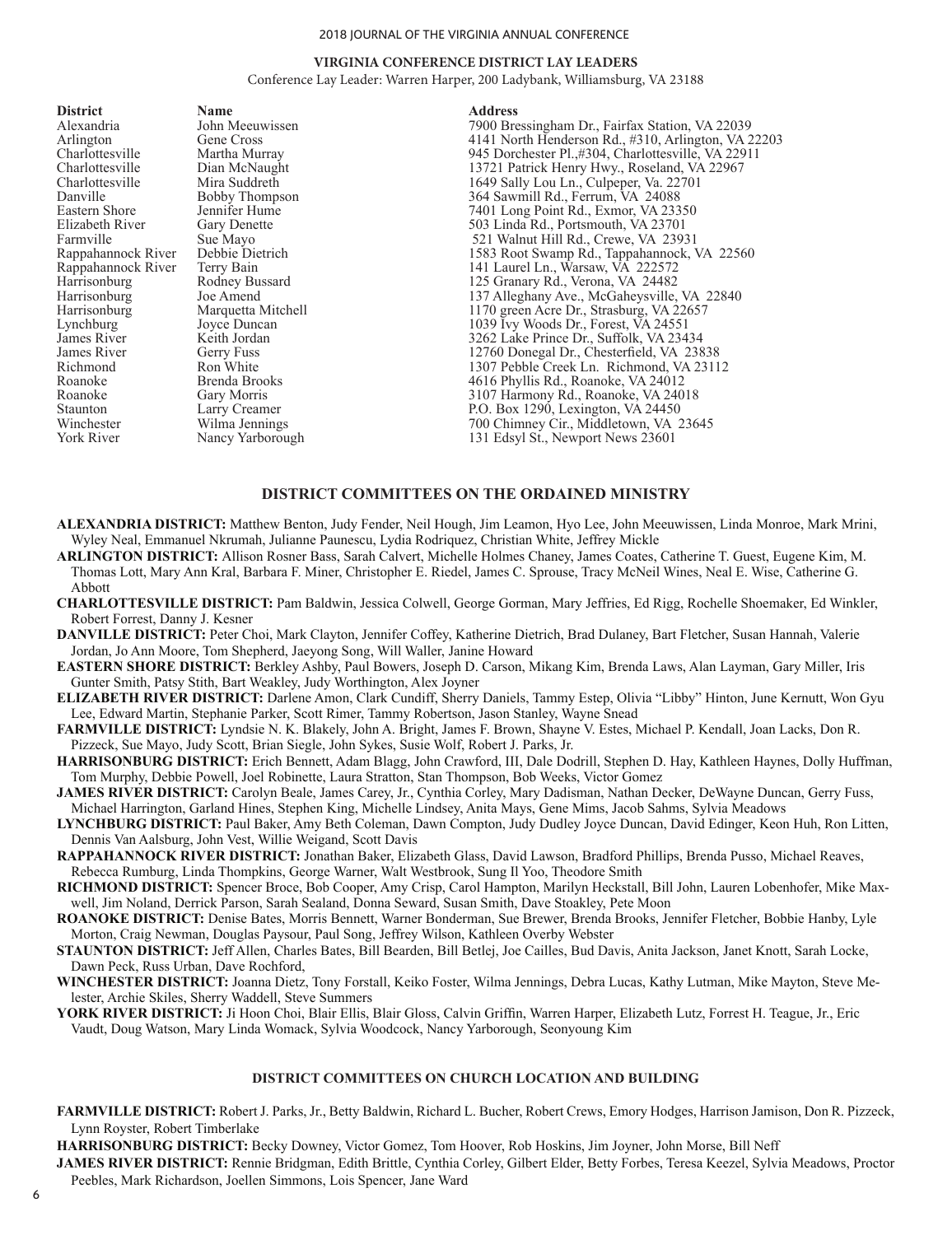**LYNCHBURG DISTRICT:** Bill Burleigh, Connie Coleman, Scott Davis, Joyce Duncan, Marci Huntsman, Bob Sherman, Mark Tucker, Lynn Watson, Frank Wright

**RAPPAHANNOCK RIVER DISTRICT:** Charles Tillapaugh, Robb Almy, Loretta Benninghove, Penny Cory, Kevin Elmore, Ralph Fallin, Rob Gates, Ted Smith, Larry Tubbs, Otto Williams

**RICHMOND DISTRICT:** Burt Brooks, Al Dorin, Mahood Fonville, John Hemming, Donna Holder, Jim Mallon, Pete Moon, Bill Pike, Claude Stocky, Nancy Taylor

**ROANOKE DISTRICT:** Ronnie Brooks, Debbie Brown, Chris Burns, Walter B. Failes, W. Douglas Mitchell, Joanna M. Paysour, Kathleen Overby Webster, Patsy Sparks, Sallie Strauss, Donald Witt

**STAUNTON DISTRICT:** David Boger, John Dillon, Carl Mann, Sarah Payne, Dave Rochford, Peggy Rosen, Jenelle Watson, Stephen Young **WINCHESTER DISTRICT:** Karen Adams, Clarissa Byrd, Al Irving, Linda McCauley, Forrest Smith, Chad Hrbek, Steve Summers

**YORK RIVER DISTRICT:** Doug Akers, Nancy Blagg, George Curtis, Jim Elliott, Charlie French, Calvin Griffin, Becky Gwaltney, Seonyoung Kim, George Leftwich, Patricia Riggs, Ron Rumsey

**WINCHESTER DISTRICT:** Karen Adams, Clarissa Byrd, Al Irving, Linda McCauley, Forrest Smith, Donnie Thompson, Larry Thompson, **YORK RIVER DISTRICT:** Ron Rumsey, George Leftwich, George Curtis, Charlie French, Jim Elliott, Don Richwine, Seonyoung Kim, Doug Akers, Calvin Griffin, Helen Casey-Rutland, Bert Cloud, Becky Gwaltney

#### **2016-2020 GENERAL AND JURISDICTIONAL DELEGATION**

| General Conference | General Conference    | <b>SEJ</b> Juridictional | <b>SEJ</b> Juridictional | Clergy Alternates:      | Lay Alternates:  |
|--------------------|-----------------------|--------------------------|--------------------------|-------------------------|------------------|
| Elected Clergy:    | Elected Laity:        | Conference               | Conference               | Brenda Biler            | Nancy Yarborough |
| Tom Berlin         | Martha Stokes         | Elected Clergy:          | Elected Laity:           | Alan Combs              | Nina Winkler     |
| Meredith McNabb    | Warren Harper         | Seonyoung Kim            | Larry Burian             | Thomas Barnard          | Carlos Liceaga   |
| Denise Honeycutt   | Shirley Cauffman      | <b>Bob Cooper</b>        | Jacob Paysour            | Won Un                  | Joel Joyner      |
| Clarence Brown     | Nathaniel L. Bishop   | Alex Joyner              | Olivia Hinton            | David McAlister-Wilson  |                  |
| Tamy Estep         | Virginia Greer        | <b>Beth Givens</b>       | Michael Monge            | Kathleen Overby Webster |                  |
| Ted Smith          | Darlene Amon          | Tommy Herndon            | Vicki A. Boger           | Ed Walker               |                  |
| Ileana Rosario     | Joyce Winston         | Marc Brown               | Virginia Turner          | David Rash              |                  |
| Peter Moon         | Gene Mims             | <b>Jason Stanley</b>     | Brenda Brooks            | John D. Copenhaver      |                  |
| Kendall Soulen     | <b>Beth Christian</b> | Jeffrey Mickle           | Aimee Hong               | Paulo DaSilva           |                  |
| Mark Ogren         | Alison Malloy         | Greg West                | Zach Ferguson            |                         |                  |
| Rob Vaughn         | Marshall Bailey       | R. Bruce Johnson         | Lori Valentine           |                         |                  |
|                    |                       |                          | de Segovia               |                         |                  |

#### **REPRESENTATIVES ON GENERAL BOARDS OF THE UNITED METHODIST CHURCH**

Michelle Hettmann - Connectional Table Brenda Biler - Wespath Neal Wise - Wespath Lindsey Baynham - General Board of Higher Education and Ministry Alison Malloy - General Board of Church and Society Ted Smith - General Board of Church and Society Rob Vaughn - General Board of Church and Society

## **II. THE COMMON TABLE FOR CHURCH VITALITY**

| Sharma D. Lewis         | Bishop                                      |
|-------------------------|---------------------------------------------|
| Marc Brown              | Director of Connectional Ministries/Chair   |
| Warren Harper           | Conference Lay Leader/Vice Chair            |
| Kathleen Overby Webster | Cabinet Representative                      |
| Lyle Morton             | <b>CEMCA</b> Representative                 |
| Rob Lough               | <b>Board of Higher Education Ministries</b> |
| David Dommisse          | CFA Representative                          |
| Elected members         |                                             |
| Clergy:                 | Lay:                                        |
| Conference Nominated:   |                                             |
| Ashley Roth (22)        | Jonathan Page (20)                          |
| Rachel Miller (19)      | Carlos Liceaga (21)                         |

*Bishop Nominated:* Harold White (21) Unsil Choi (20)<br>Larry Lenow (19) Sandra Wilson-I Sandra Wilson-Blackwell (22) *The Secretary of the Annual Conference, the Rev. Susan Reaves, is Secretary of the Common Table (without vote).*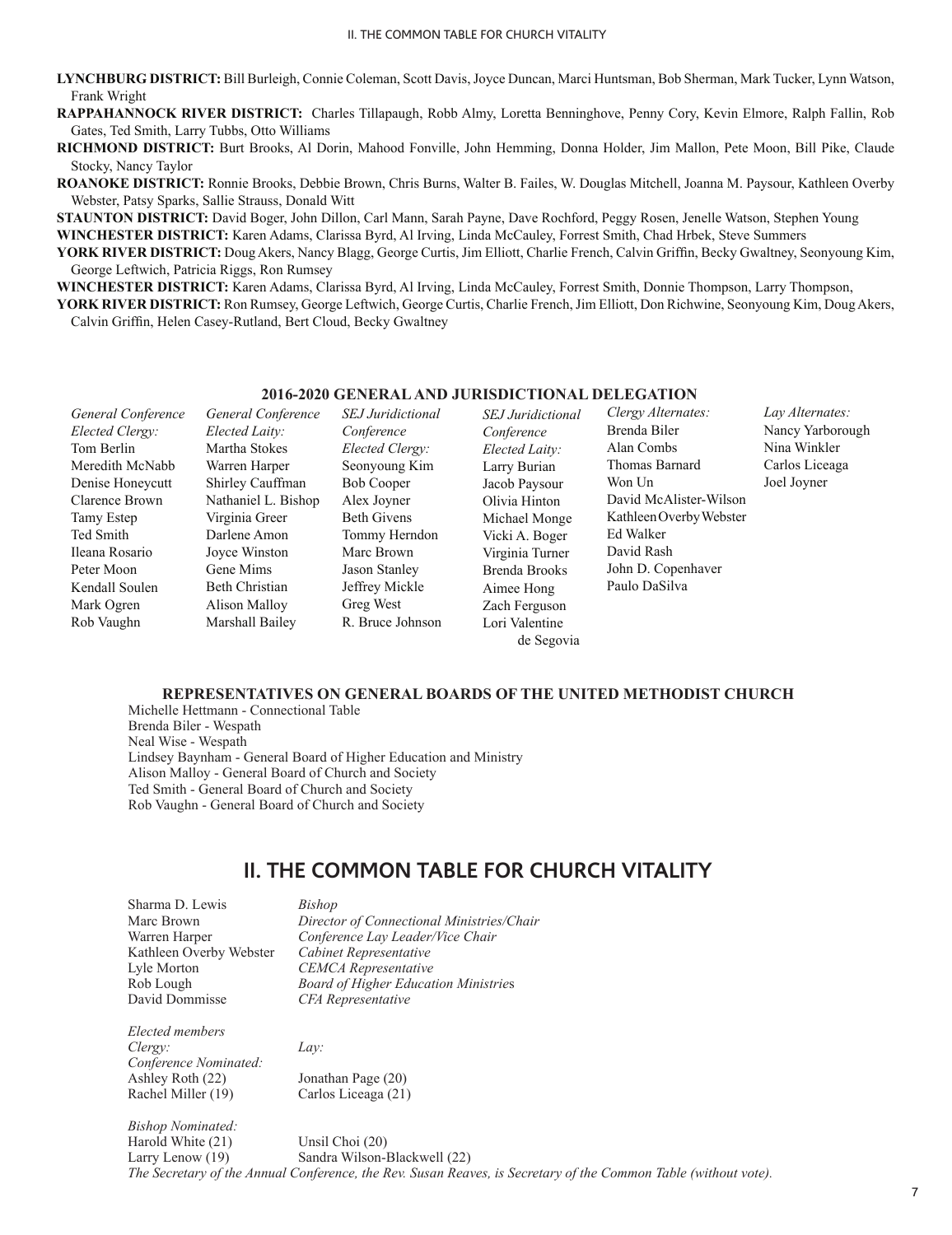## **III. BOARDS, COMMISSIONS, COMMITTEES**

## **A. ANNUAL CONFERENCE SESSION COMMITTEES**

**COMMITTEE CHAIRPERSONS, 2018 ANNUAL CONFERENCE SESSION**

Seonyoung Kim, *Host District Superintendent* Ileana Rosario, *Planning Committee Chair* Michael Lee Nelson, *Operations* Brian D. Seigle, *Platform* Barbara Miner, *Worship* Tim Craft, *Housing* Madeline Pillow, *Communications* Susie Ross, *Registration* Michael B. Reaves, *Banquets*

#### **Committee on Minutes**

*Clergy:* Joanna Dietz (20) William Greer (24) Alan Layman (24) Stanley A. Thompson, *Chair* (20) *Lay:* Sandra Fulcher (24) Robert Stephens (20) Willie Weigand (20)

*Ex officio:* Susan M. Reaves Marc Brown Madeline Pillow Delano Douglas Bev Myers

#### **Committee on Resolutions**

*Clergy:* Grace Han Lynda Moore Melody Tanner, *Chair* *Lay:* Darlene Amon James D. Hudson

#### **Committee on Memoirs**

Debra Lucas

**Tellers** Kyunsuk Cho, *Head Teller*

*Eastern Shore District* **Donghwan Paul Oh Donghwan Paul Oh Donghwan Paul Oh Donghwan Paul Oh Donghwan Plasters** *Elizabeth River District* Sandra Benton Plasters Kevin Otey<br>Farmville District James Kim Amy White *Harrisonburg District* John Haynes, Jr. John Haynes, John Haynes, Jr. Joe Amend, II<br>James River District James Carey Marie Hawks **James River District** *Rappahannock River District* **Comma** Blythe Donna Blythe Dottie Garrison<br> *Richmond District* Larry Cochran Lauren Adkins *Winchester District* 

*Danville District* Tammy Franklin Lisa Haskins *Farmville District* James Kim *Amy White*<br> *Farmville District* John Haynes, Jr. 3. Joe Amend, III *Lynchburg District* Sue Kean Sue Ream Connie Coleman **Connie Coleman** *Richmond District* Larry Cochran Lauren Adkins *Roanoke District* **Ray Sandifer** Roanoke *Roanoke District* **Ray Sandifer** Ronda Rogers **Roanoke District Ronda Rogers Charles Bates Ronda Rogers Charles Bates Ronda Rogers Charles Bates Romanoke** *Roanoke Di Staunton District* Charles Bates Erin Schaeffer<br>
Erin Schaeffer (Erin Schaeffer Keiko Foster Charles Browning) *York River District* Kenneth Cleveland Jose Inchausti

*Alexandria District* Michelle Matthews Rhona Alexander Powell<br>Arlington District Brett Isernhagen Mary Ellen VanNederyne *Arlington District* Brett Isernhagen Mary Ellen VanNederyne Charlottesville District Neil McLaughlin Catherine McLaughlin *Cottesville District* **Neil McLaughlin** (*Catherine McLaughlin Catherine McLaughlin Danville District* **Network** Tammy Franklin (*Catherine McLaughlin Danville District* **Catherine McLaughlin**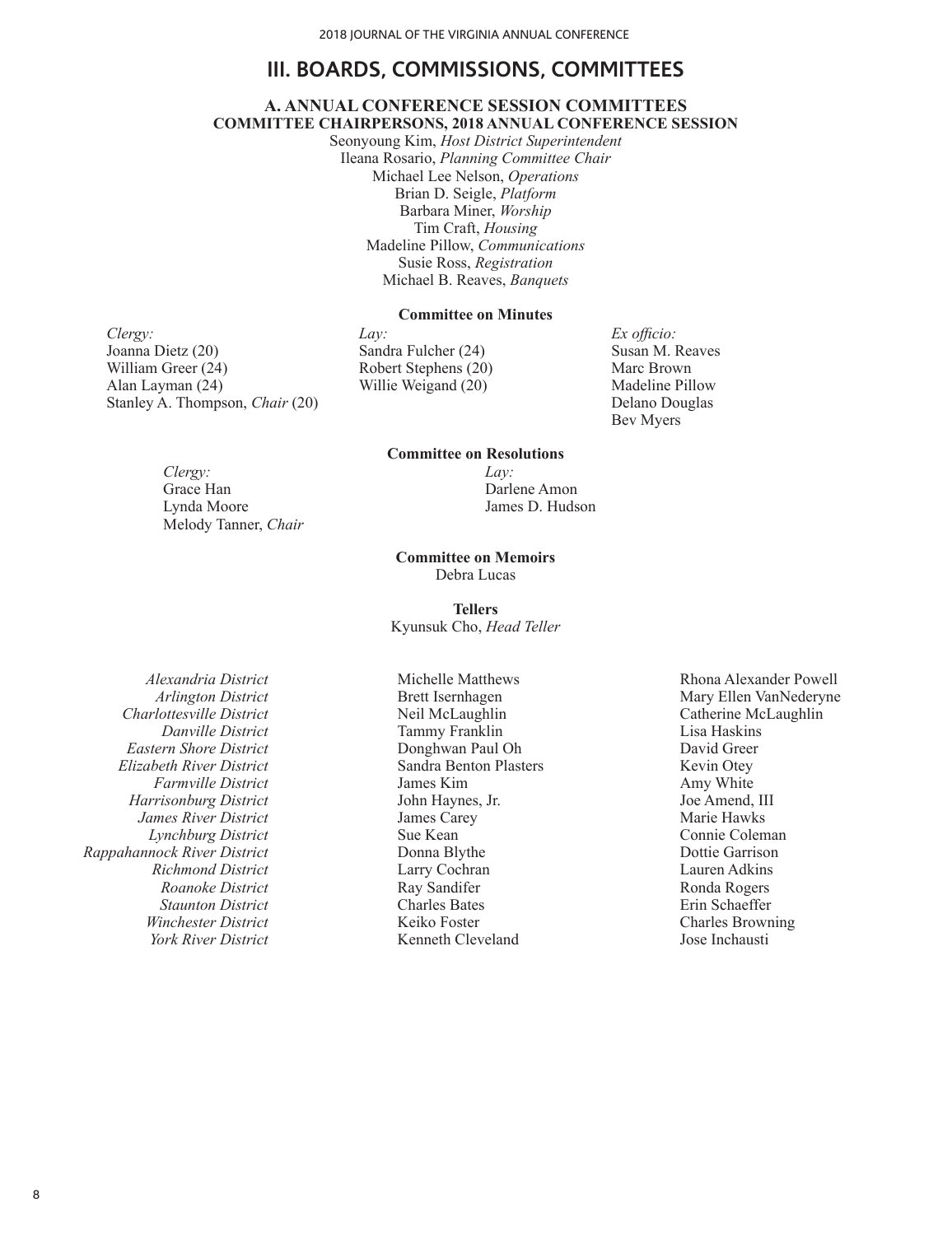#### **B. ANNUAL CONFERENCE PROGRAM BOARDS**

#### **CHURCH AND SOCIETY, BOARD OF**

*Clergy*: Eduardo Carrillo (22) John Copenhaver (21) Shayne Estes (19) JP Hong (22) Dan Kim (20), Vice Chair David Magruder (21) Anita Mays (20) James Page (19), Co-Chair Deborah D. Porras (20) Jason Stanley (22)

*Lay*: Calvin Hughes (19) Ashley Oliver (22) Roger Pendergrass (20) Julie Rosas (22) Emma Samson (20) Suzanne Shrader (21) Kenn Speicher (21) Dave Stegmaier (18) Tootie Urrutia (20) Samantha Wilds (19)

*Ex officio:* Rob Vaughn, Alison Malloy, *General Board of Church and Society;* Marilyn Blagg, *UMW Social Action Chair;* Janine Howard*, Cabinet Rep;* Glenn Rowley, *Staff*

#### **CHURCH DEVELOPMENT TEAM**

Paul Baker (21) David Bonney (21) Janet Bracey (19) Randy Duncan (22) Melissa Dunlap, Chair (20) Don Gibson (22) Rachel Gilmore (22)

Ellen Heatwole (20) Chad Herndon (20) Han Sung Kim (21) Carl Perez (20) Mike Plasters (19) Gordon Pruitt (22) Jill Riddle (19)

Mark Ogren, *Staff;* Cathy Abbott, *Cabinet Rep.*

#### **DISCIPLESHIP, BOARD OF**

Don Jamison (22), *Chair*  Mike Davis (19), *Vice- Chair* Larry Lehman (20), *Secretary*  Jeffrey Smith (20), *Disciple Resource Team Lead* Cindy Banek (19), *Eastern Region Network Lead* Paul Greer (19), *Southern Region Network Lead* Matthew Sergent (20), *Northern Region Network Lead* Kathy Gochenour (22) *Western Region Network Lead*

#### *Disciple Resource Team*:

Lisa Barbery (22) Scott Beck (19) Robin BeMiller (22) Liz Buxton (19) Erin Geoffrion (19)

Timothy Hazlett (21) Michael Kendall (19) Linda Ray (19)

*Ex officio:* Bob Parks, *Cabinet Rep*; Paulo Lopes, *Staff*; Warren Harper, *Board of Laity Rep;* Jason Duley, *Co-Opt;* Rick Dawson, *Camping Rep*

#### **Older Adult Council**

Quentin Haynie (20) Tom Lee (21) Jenny Lucas (18) Barbara Parker (19) Annie Pierce (20) Suzanne Spencer, *Chair* **Young Adult Council** Robert Michalides (19) Jacob Montague (22) Kathleen Roysten (20)

**Youth Council** Brian Bachrach (19) Jennifer Coffey (21) Chris Ganoe, *Co-Chair* Justin Hicks (19) Chad Hrbek (22) Lizzy Lawrence, *Co-Chair* Alison Malloy (19), *Adult Chair* Julie Odell (22)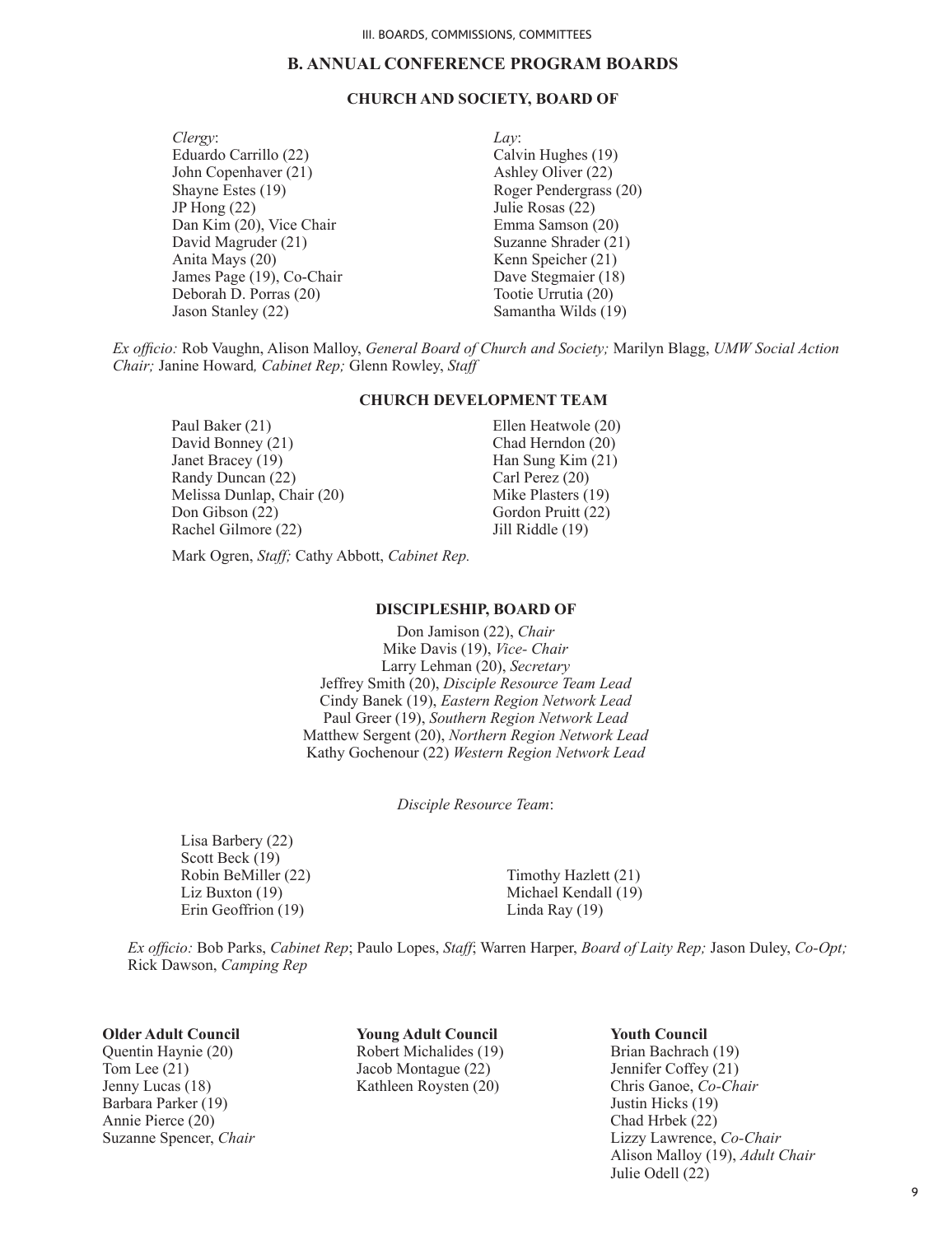#### **HIGHER EDUCATION and CAMPUS MINISTRIES, BOARD OF**

Emilie Berger (21) Josh Blakely (19) Rob Lough (22), *President* Barbara Cousar (21) John Dunning (19) Robert Gates (21) Bret Gresham (20)

Joshua McCauley (20) Bill Pike (22) Ann On-Lin Tang (19) John Wright (22) TBD (20), *College President*

*Ex officio:* Sylvia Meadows, *Cabinet Rep;* John Peters, *AEI Representative;* J. Paulo Lopes, *Staff*

#### **LAITY, BOARD OF**

| Gerry Fuss                      | Martha Murray    |
|---------------------------------|------------------|
| Warren R Harper, President      | Mira Suddreth    |
| Jennifer W. Hume                | Bobby Thompson   |
| Wilma Jennings                  | Ronald O. White  |
| Keith Jordan                    | Nancy Yarborough |
| Sue Mayo                        |                  |
| Dian McNaught                   | Clergy:          |
| John Meeuwissen, Vice President | Teresa Keezel    |
| Marquetta Mitchell              | Linda Youn       |
| Gary Morris                     |                  |

*Empowering: TBD*

*Lay:* Joe Amend Terry Bain Brenda Brooks Rodney Bussard Larry Creamer Gene Cross Gary Denette Debbie Dietrich Joyce Duncan

*Engaging: Larry Creamer Lay Servant Coordinator: Richard Speirs*<br> *Equipping: Joyce Duncan Associate Lay Speaking Coordinator: Be Associate Lay Speaking Coordinator: Beth Christian* 

*Ex officio:* Bishop Sharma D. Lewis; Marc Brown, *DCM;* Mark Ogren, *Staff;* Danny Kesner, *Cabinet Rep.;* Andrew Kissell*, UMMen President;* Mary Jane Rawley, *UMW President;* Alison Malloy, *Adult Youth Council Representative;*  Lizzy Lawrence, Chris Ganoe, *Conference Youth Council Co-Chairpersons*

#### **MISSIONAL MINISTRIES BOARD**

- *Clergy:* Esther Agbosu (21) Veronica Barrell (21), Chair Drew Colby (20) Robert Gochenour (22) Kendra Grimes (22) Marcia Huntsman (19) Emmanuel Nkrumah (19) Nancy Robinson (20) Michael Southall-Vess (19)
- *Lay:* Betsy Davis (21) Ann Klotz (22) Judy Moughon (19) Angela Peabody (19) Darlene Runaldue (21) Jessie Swann (20) Tysha Chambliss (22) Emily Turner (19)

*Ex officio:* Bishop Sharma D. Lewis*;* Glenn Rowley, *Staff;* Marc Brown, *DCM;* Judy Fender, *IOH;* Mary Jane Rawley*, UMW;*  Brenda Nesmith, *UMW E&I;* Ted Smith, *Cabinet Rep*.; Kip Robinson, *CCMP*; Vacant, CUIC; Rebecca Makowski, *UMVIM*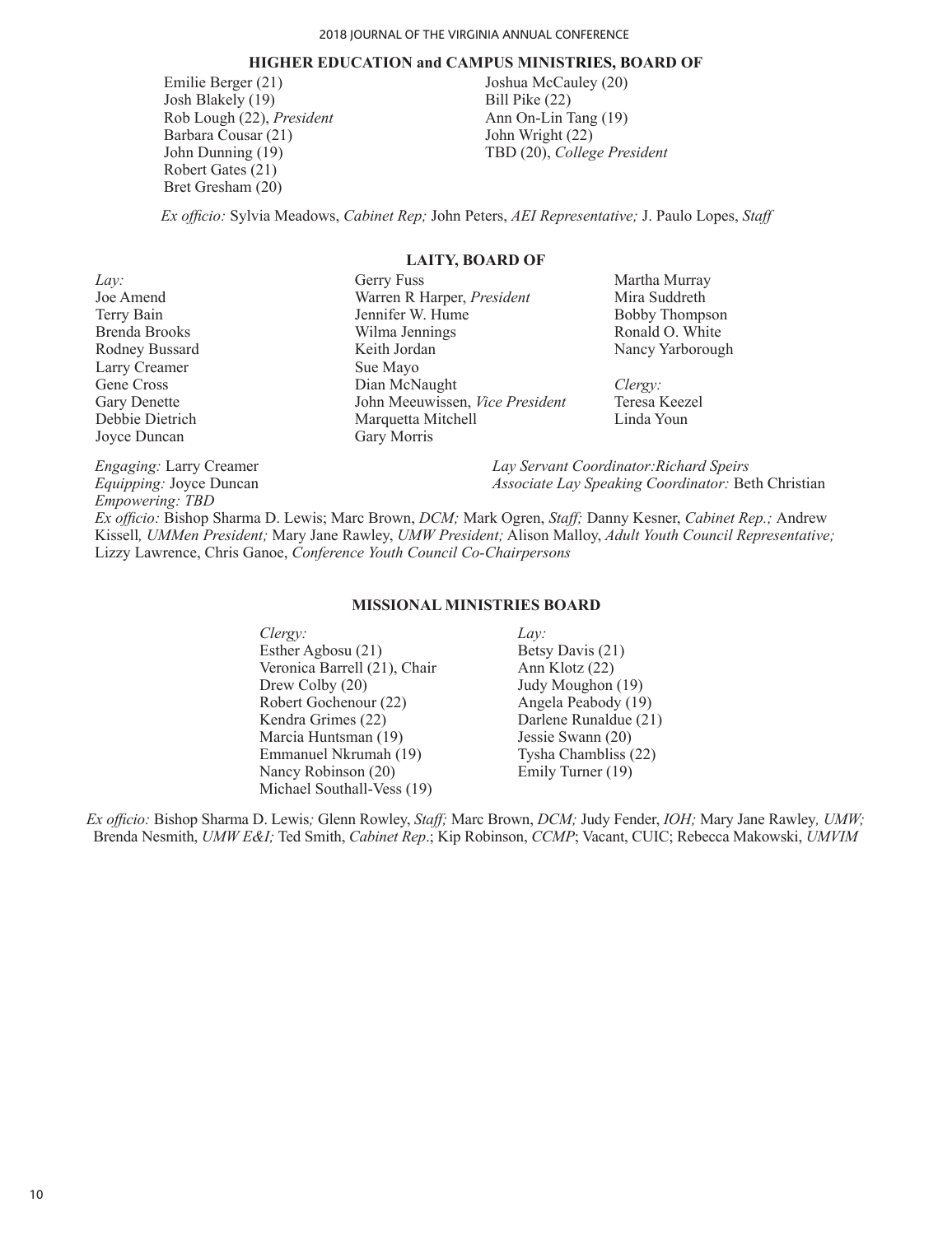### **C. ANNUAL CONFERENCE ADMINISTRATIVE & MONITORING BOARDS AND AGENCIES**

### **ADMINISTRATIVE REVIEW COMMITTEE**

Mark A. Miller, *Chair* Denise P. Bates Alton M. Washington *Reserves*: Rita A. Callis, Reginald D. Tuck

#### **ARCHIVES AND HISTORY, COMMISSION ON (Virginia Conference Historical Society) BOARD OF TRUSTEES OF**

*Executive Committee* John T. Martin, Jr., *President*

Michael Browder, *Vice President* J. Brooke Willson, *Secretary* Brenda NeSmith, *Nominations Chair*  Lee B. Sheaffer, *EUB Historian and Past President* Catherine D. Morgan, *Archives Chair* Stephen S. Mansfield, *Immediate Past President* 

*Clergy:* W. James Athearn, Paul A. Beigley, Jr. Carlton D. Casey Robert T. Casey Raymond H. Edmonds, Jr. William R. Freeman H. Hasbrouck Hughes, Jr. James M. John Alexander B. Joyner Margaret T. Kutz Barbara D. Lewis

Samuel E. NeSmith John C. Price C. Edward Pruitt James Sprouse Elizabeth W. Taylor Rudolph E. Tucker, Jr. Walter A. Whitehurst Elizabeth A.S. Wright Gary A. Ziegler *Emeritus:* Raymond F. Wrenn

Reginald H. Potts *Laity:*  Mary Ashton Athearn Thelma Crowder Grace Deane Betty Duley Jesse Fanshaw, III Nina Frederick Queen Green Ann Keeling Audrey Lewis

Myra P. Lindsey Marianne Martin David Meyer Margaret Mock William A. Olson Laurie Preston Leona Salter JoEllen Fulk Smith William Stead Craig Swain Betty Whitehurst Kathi Hughes Wise

*Ex officio*: District Society presidents; presidents of Old Brunswick Circuit, Old Stone Church, and William Watters Foundations; Stephanie Davis, *Archivist.*

#### **The William Watters Foundation**

*Board Members-at-Large:* David W. C. Bearr Myra P. Lindsey Ernest McGee E. Jean Balcom, *President* David Meyer, *Vice Presiden*t Kathryn A. Sessler, *Treasurer* Karen Smith, *Secretary*

Judy Winter Kathryn Hughes Wise

*Exofficio:* John T. Martin, Jr., James C. Sprouse, Charles Williams, Dan Park; Raymond F. Wrenn, *Honorary Director*

#### **The Old Brunswick Circuit Foundation**

Jim Mott, *President*

Carol Corker, *Secretary* Alice Carol Maitland, *Treasurer*

Walter Beales John Caknipe, Jr. Thelma Crowder Larry House

Lisa Jordan Ann T. Keeling John T. Martin, Jr George Morrison

William Olson Marianne R. Martin Nancy Palmer William Paxton

Chad Rhodes W.E. (Gene) Thomas

#### **The Old Stone Church Foundation**

Charles E. Williams, *President* Ralph Carver, *Vice President* Letty Mallery, Treasurer Nancy Wolford, *Assistant Treasury/Correspondence Secretary* Kathy Lutman, *Recording Secretary* Charles E. Williams Lou Legard Shirlita West Dennis Hanraham John Creamer Ralph Carver

Margorie Williams, *Promotion and Interpretation* Myra Lindsey, *Historian* John Creamer, *Site Manager* Rev. Dr. Raymond F. Wrenn, *Director Emeritus*

> Michael Browder James Roberts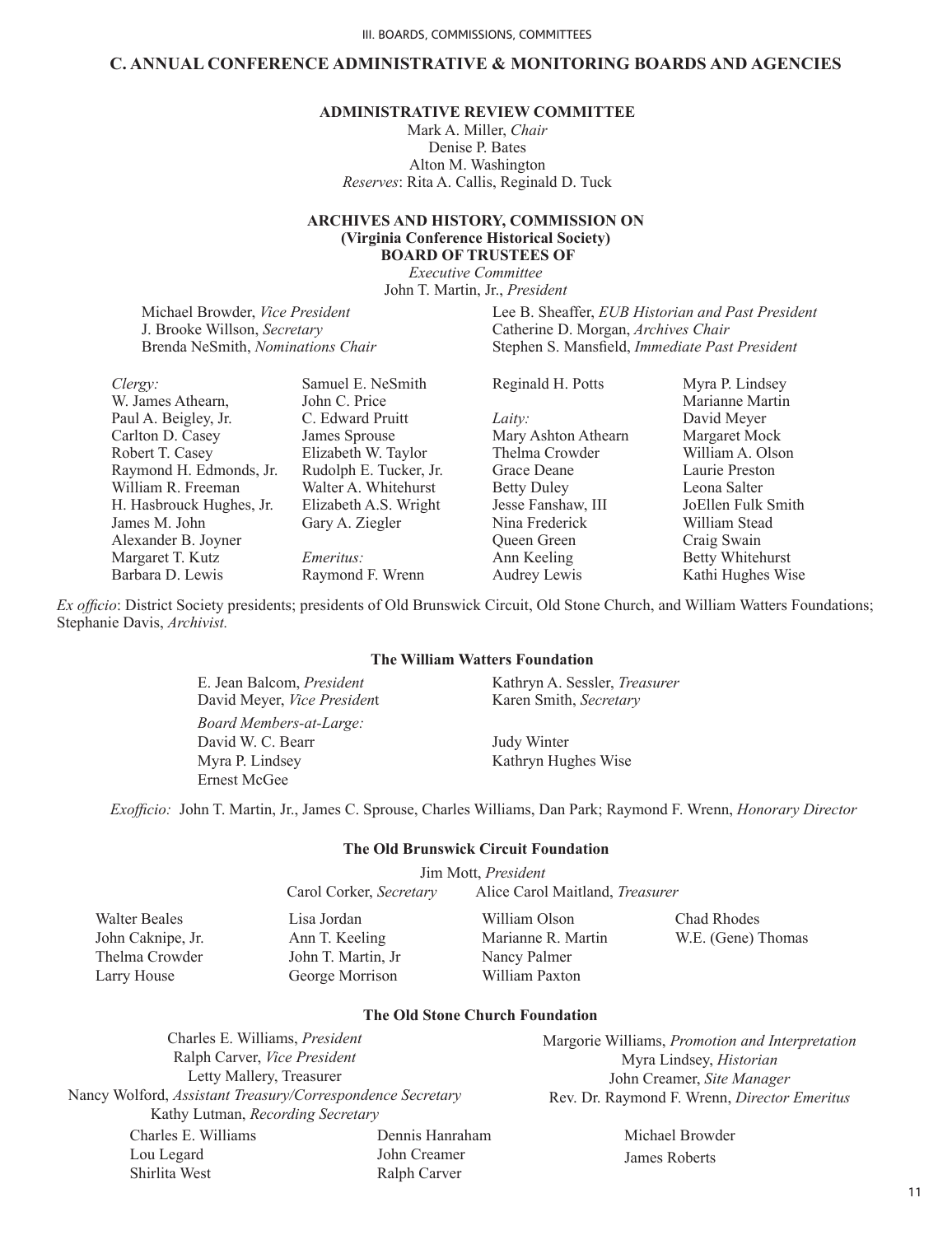#### **BISHOPS' FOUNDATION**

*Clergy:* John Bright (21) Andy Brock (19) Barbara Cousar (20) Mikang Kim (20)

*Lay* Kevin Bruny (20) Haley dos Santos (19) Charles Sullivan (19) Pat Wright (21)

 *Ex officio:* Bishop Sharma D. Lewis; Sylvia Meadows, *Cabinet Rep.*

#### **COMMUNICATIONS, INC., VIRGINIA UNITED METHODIST**

*Conference Elected Clergy:* Barbara Lewis (19) Sandra Benton Plasters (19) Lynda Moore (20) Andrew Ware (20) Jacob Sahms (21) Larry Davies (22) Eileen Gilmer (22)

*Board Elected Clergy:* Brian Siegle (19) John Vest (20) Tim Craft (22)

Donna Mott (21) Peggy Packard (22) Young Sung Ryu (19) Barry Throckmorton (22) *Conference Elected Lay:* Brian Bachrach (19) Joon Shin (20) Letisha Bordon (20) Joel Joyner (21) Helen Smith (22) Susan Petrey (22)

*Board Elected Lay:* Kim Johnson (19) Wendell Cochran (20) Katey McCarney (20) Cynthia Lopinski (21) Jill Gaynor (22)

*Ex officio:* Madeline Pillow, *Director of Communications;* Marc Brown, *Director of Connectional Ministries;* Dave Rochford, *Cabinet Rep.;* Bryan Compton, *Conference Information Systems Director;* Brenda Capen, Pam Culler, Nick Ruxton, *Staff*

#### **CONFERENCE LEADERSHIP DISCOVERY AND DEVELOPMENT TEAM**

Marc Brown, Warren Harper, *Co-chairs*

| John Meeuwissen<br>Ellen LaCroix Fillette | Lynchburg District:<br>Rappahannock River District: | Jennifer Moore<br><b>Brad Phillips</b> |
|-------------------------------------------|-----------------------------------------------------|----------------------------------------|
| <b>Charles Winner</b>                     | <b>Richmond District:</b>                           | Lisa Sykes                             |
| TBD.                                      | Roanoke District:                                   | Joanna Paysour                         |
| Greg Duncan                               | <b>Staunton District:</b>                           | <b>Beth Christian</b>                  |
| Jamie Beck                                | Winchester District:                                | Andy Brock                             |
| Joan Tipton                               | York River District:                                | Melissa White                          |
| Sandy Cubbage                             | Bishop's Clergy Appointee:                          | Seung Hae Yoo-Hess                     |
| <b>Susan Petrey</b>                       | Bishop's Lay Appointee:                             | Vera Morton                            |
|                                           |                                                     |                                        |

*Monitors:* Neil McLaughlin, *COD;* Lyle Morton, *CEMCA;* Mary Dadisman, *COSROW*

*Clergy*: Ashley Allen (20) Timothy Barth (21) Neil McLaughlin (19) Claire Miller (21)

#### **DISABILITIES, COMMISSION ON**

*Lay:* Judy Diggs (22) Marjorie Long Brown (19) Faye Godbey (20) James Mitchell (21) Susan Rigg (20) Clarisa Sheppard (20)

*Ex Officio:* Jennifer Boyden, *Heart Havens*; Ron Rumsey, *UMMen;* Stacy Roberts, *Camp Rainbow Connection*. Cheryl Edley-Worford, *Staff*; Seonyoung Kim, *Cabinet Rep.,* Marc Brown, *Director of Connectional Ministries*

#### **EPISCOPACY, COMMITTEE ON**

*Clergy:* Regina Anderson-Cloud Thomas M. Berlin, *chair (Jurisdictional Committee)* Rachel May John B. Peters Sung Il Yoo

*Lay:* Shirley Cauffman Warren Harper*, Conference Lay Leader* Melissa Holmes Mary Jeffries Carl Moravitz Martha Stokes *(Jurisdictional Committee)* W. Clark Williams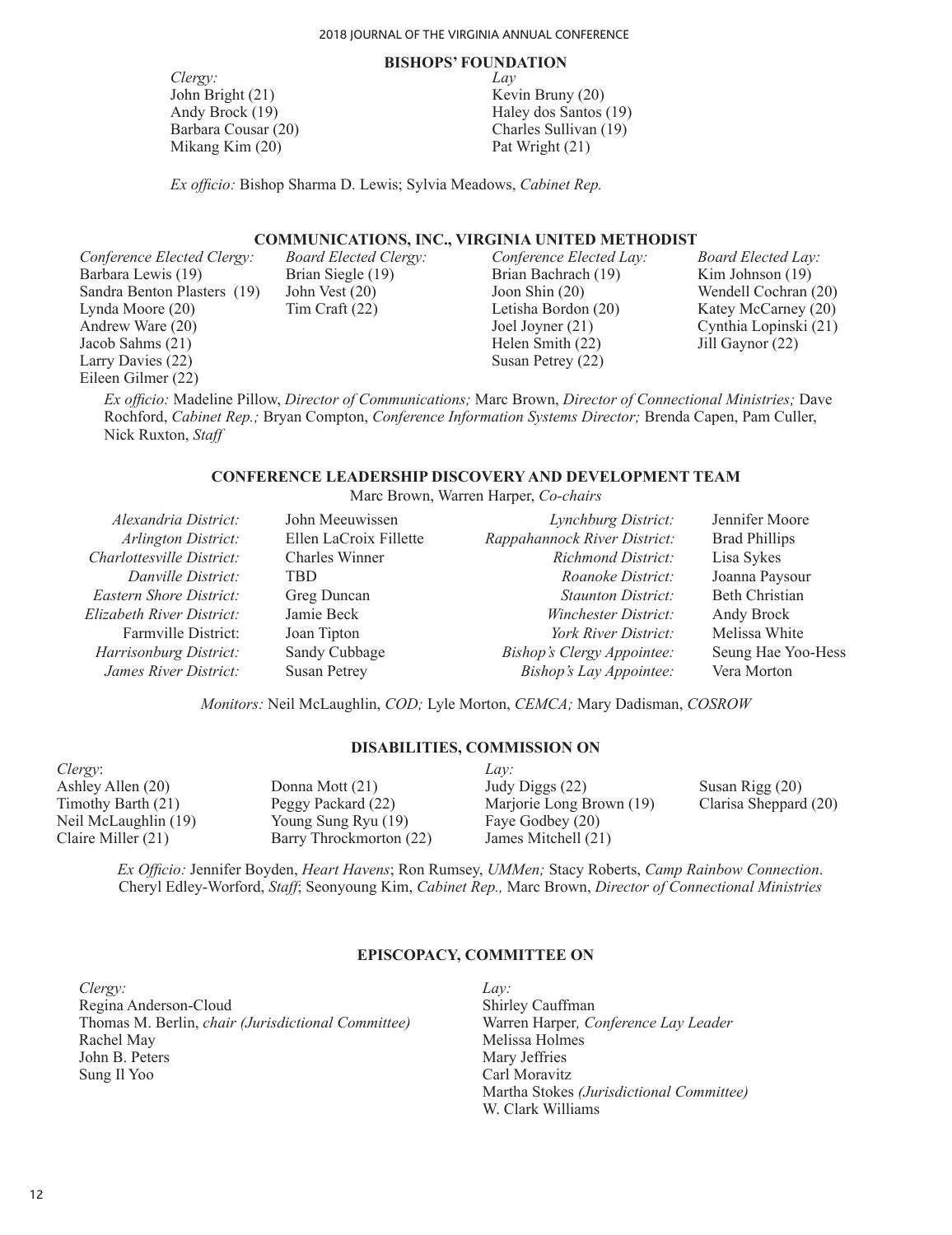#### **EQUITABLE COMPENSATION, COMMISSION ON**

*Clergy:* Denise Bates(20) Joe Carson III (21), *Chair* Wilhelmina Sumpter (22) Brad Phillips (19) Kent Wise (20)

*Lay:* Bernard Carpenter (22) Edward Federico (21) Pat Harding (19) Roy Staton (20) Carolyn Woodrum (20)

*Ex officio:* David Dommisse, *Staff*; Ted Smith, *Cabinet Rep*

#### **ETHNIC MINORITY CONCERNS AND ADVOCACY, COMMISSION ON**

*Clergy:* Clarence Brown\* (YR) Eduardo Carrillo\* (F) Faith Evans Fowler (19) Jay Harrison (22) Maggie Hasselbach (20) Garland Hines (20) Seungsoo Jun (22) Yun Chol Kim (21) Chenda Lee (19) Lyle Morton\* (Rn), co-chair Fred Okello (22) Robert Schoeman (21) Steve Snodgrass (19)

*At Large:* Karen Bragg\* (C) (22) David Brown (21) Gustavo Segovia Molley (19) Lydia Rodriguez (21) Patricia A. Schang (20)

\*District Coordinators

*Lay:* Shana Colwell (19) Tianna Durbin (22) Saundra Green (19) Minoka Gunesekera (21) Margie Hernandez\* (W) (19) Calvin Hughes\* (S) Mary Jeffries (21) Les Kurtz (20) Carol-Ann Redmon (21) Lori Valentine de Segovia (22), co-chair Janice Webb\* (W) Harold White Jr. (20)

*Ex officio:* Bishop Sharma D. Lewis*;* Marc Brown, *Director of Connectional Ministries;* Bob Parks, *Cabinet Rep.;*  Glenn Rowley, *Staff;* Sherry Daniels, *Co-Chair VASBC21;* Larry Jent, *Native American Ministries;* Hyo J. Lee, *Asian Ministers;* Debra A. Straughter, *BMCR;* Josefa B. Wall, *BMCR/MARCHA*

#### **FINANCE AND ADMINISTRATION, COUNCIL ON**

| Lav:                           |                       |
|--------------------------------|-----------------------|
| $\text{Jim} \text{ Cole} (22)$ | Cecelia Pike (20)     |
| Erin Hickman (22)              | Betty Rough (21)      |
| Betty Forbes (21), President   | Bill Talley IV (20)   |
| Verle Hammond (20)             | Marilyn Traynham (19) |
| Bret Hrbek (19)                | Malcolm White (22)    |
|                                |                       |

*Ex officio:* Bishop Sharma D. Lewis; David Dommisse, *Treasurer;* Marc Brown, *DCM;* Jeff Mickle *Cabinet Rep.*

#### **FOUNDATION OF THE VIRGINIA CONFERENCE, INC., THE UNITED METHODIST**

| Conference Elected:   | Justin White (21)      | Christine Williamson (21)            |
|-----------------------|------------------------|--------------------------------------|
| Brandon Gilmore (20)  | Malcolm White (19)     | Neal T. Wise $(21)$                  |
| Bobbie Henley (21)    |                        | James Bergdoll, <i>Emeritus</i>      |
| John Jones (19)       | Board Elected:         | Charles S. Kiracofe, <i>Emeritus</i> |
| Mark Manasco (20)     | Lewis J. Ashley $(20)$ | William V. Neff Sr., <i>Emeritus</i> |
| Pat McGuckin (21)     | Sarah Calvert (19)     | David Thompson, <i>Emeritus</i>      |
| Hal Miller (21)       | Angie Hoen (20)        | Raymond F. Wrenn, <i>Emeritus</i>    |
| Wayne S. Rickman (19) | Elizabeth Honea (19)   | William T. Powell, <i>Emeritus</i>   |
| James W. Smith (20)   | Ella Sue Smart (19)    |                                      |
| W. Richard Smith (20) | Tom Sturgis (19)       |                                      |
|                       |                        |                                      |

*Ex officio:* David Dommisse, *President and Conference Treasurer;* Bishop Sharma D. Lewis, Peter Moon, *Cabinet Rep*

#### **Development Company, LLC, Virginia United Methodist**

David Dommisse (19) Elizabeth Godwin-Jones (18) Steven R. Jones (18) Tom Frost (20)

S. Craig Lane (20) Carl L. Moravitz (20) Jeffrey A. Witt (20) Lori Roberts (21)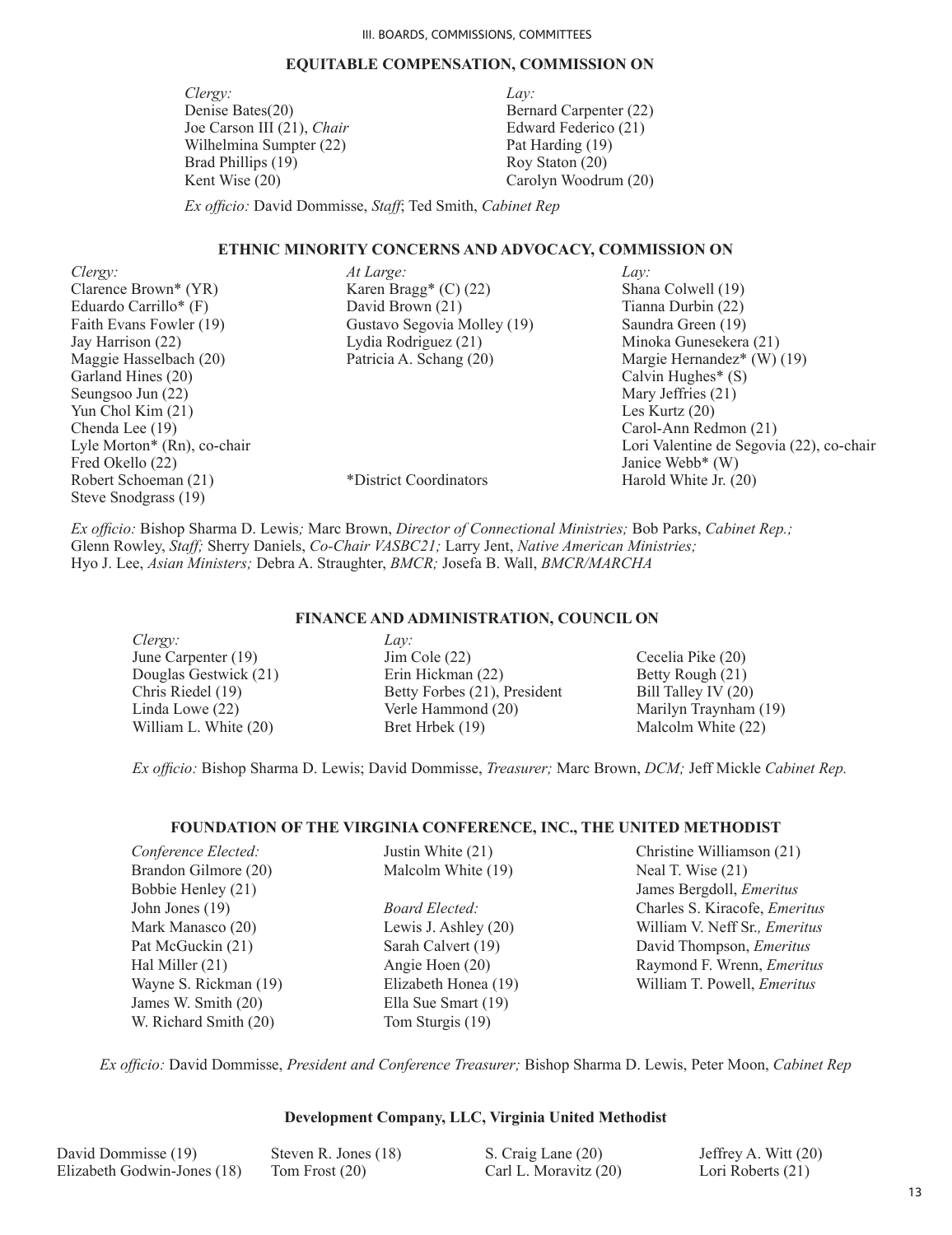#### 2018 JOURNAL OF THE VIRGINIA ANNUAL CONFERENCE

#### **INVESTIGATION, COMMITTEE ON**

**ORDAINED MINISTRY, BOARD OF** 

*Clergy:*  Verónica G. Barrell Thomas E. Frost Steven R. Jones Elizabeth Wright Taylor

Clergy Alternates: Jeffrey J. Haugh Patricia L. Shipley Sung Il Yoo

*Lay:* Kathy Lutman (W) Ronald White (Rd) Clark Williams (Rd) *Lay Alternates:* Janet Bracey (ER) Joyce Duncan (L) Larry Tubbs (F)

|                       |                    | <b>URDIMITED MITTED FRIGHT DOINED OF</b> |                      |
|-----------------------|--------------------|------------------------------------------|----------------------|
| Third Four-Year Term  | Carey, Jay         | Weigand, Willie (lay)                    | Blakely, Lyndsie     |
| Alley-Grant, Lynne    | Colwell, Jessie    | White, Christian                         | Choi, Jae Haeng      |
| Gestwick, Clara       | Dore, Livingstone  | Wise, Neal                               | Choi, Baesick Peter  |
| Giessler, Chip        | Estep, Tammy       | Wolf, Susie (lay)                        | Combs, Alan          |
| Hall, John            | Hannah, Susan      | Miller, Gary                             | Davis, Michael       |
| Kral, Mary Ann (lay)  | Hargraves, Stan    | Robbins, Brandon                         | Ellis, Blair (lay)   |
| Laws, Brenda          | Hay, Steve         | Rosario, Ileana                          | Gellasch, Mark (lay) |
| Manning, Mitzi        | Holder, Donna      | Stanley, Jason                           | Gibson, Don          |
| Martin, Ed            | Johnson, Darcey    | Weigand, Willie (lay)                    | Givens, Beth         |
| Peck, Dawn (lay)      | Kiger, Shawn (lay) | White, Christian                         | Handby, Bobbie (lay) |
| Smith, Matthew        | Lee, Won           | Wise, Neal                               | Heckstall, Marilyn   |
|                       | Mayton, Mike       | Wolf, Susie (lay)                        | Hindman, David       |
| Second Four-Year Term | McMullen, Brad     |                                          | Kim, Mikang          |
| Beck, Tim             | Miller, Gary       | First Four-Year Term                     | Lee, Hyo             |
| Bonney, David         | Robbins, Brandon   | Baker, Paul                              | Lewis, Deborah       |
| Brown, Clarence       | Stanley, Jason     | Barker-Brugman, Kim                      | Mims, Gene (lay)     |
|                       |                    |                                          |                      |

Scott Davis, Alex Joyner, Kathleen Overby-Webster, *Cabinet Representatives;* Meredith McNabb, *Registrar*

#### **PENSIONS, INC. AND RELATED BENEFITS, VIRGINIA UNITED METHODIST**

- *Clergy:* Brenda J. Biler (20) Steve Bray (24) Katherine Gooch (24) R. Lawrence House (24) Nancy Johnson (20) Gretchen Simpson Nelson (24) Paul Oh (20) Amos Rideout (20)
- *Lay:* Stacey Anthony (24) Stuart Blankenship (24) Mike Earman (20) Mike Finnegan (20) Gale Kennon (24) Mark Leep (24) Jim Mallory (20) Sally McGrath (24)

Jim Pearman (24) Ken Peterson (20), chair Ida Powell (20) Catherine Powers (20) Kevin Sheppard (24)

*Executive Director:* John W. Fuller; *Benefits Administrator:* Nancy K. Blair*; Health Plan and Billing Administrator:*  Judy Astrella; *Wespath Representatives:* Brenda Biler, Neal Wise*; Cabinet Representative:* Jeff Mickle

#### **RETIRED MINISTERS AND SPOUSES, ASSOCIATION OF**

Paul & Martha Phillips, *Co-Presidents* John Price, *Vice President* Ed & Marian Garrett, *Co-Secretary* Harry & Gale Kennon, *Past Co-Presidents* 

> Jim Nolan (17) Tom Keithley (18) Becky Cloud (18) Bill & Bobby Kay Wash (19)

John & Ann Shappell, *Co-Treasurers* Jim Noland & Harry Kennon, *Retreat Leaders* Dick & Pat Faris, *"To Arms" Editors* Jean Balcom, *Sunshine Correspondent* 

Richard & Diane Galbreath (18) Steve & Susan Hassmer (19) Tim Gerde (19)

#### **RETIRED CLERGY HOUSING CORPORATION**

Mike Houff, *Chair* Walter Borwn, *Vice Chair* *Secretary*: Marilyn Lipieko *Treasurer*: Brenda Capen

Suzanne Boltz Aaron E. Kane Robert Moore Danny Kesner, *Cabinet Rep*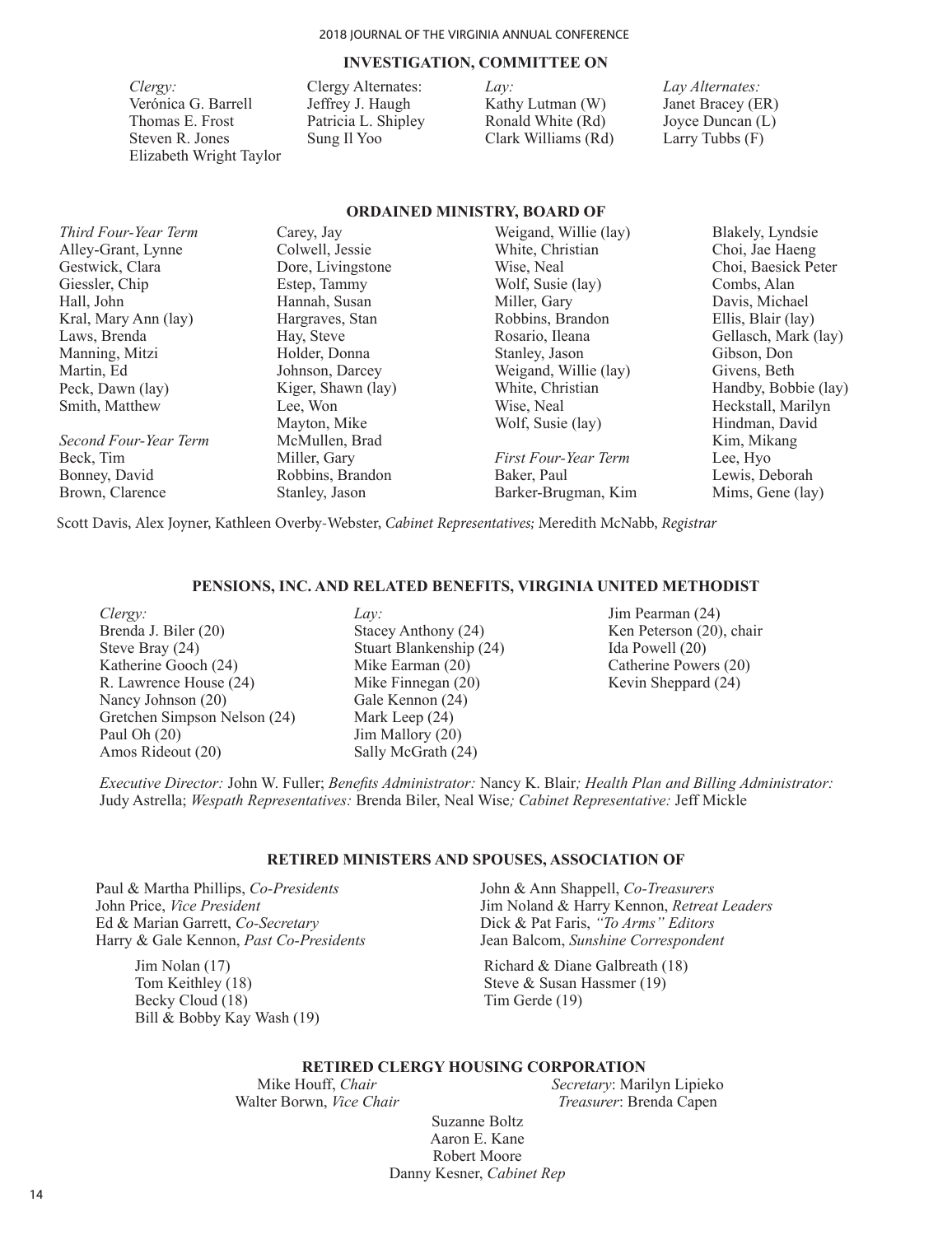#### **RULES AND PLAN OF ORGANIZATION, COMMITTEE ON**

*Clergy:* Joshua King (20), *chair* Jim Smith (20) Rosemary Welch (24) Sung Woon Yoo (24)

*Lay:* Terry Bain (20) Judy Craun (20) Scott Diamond (24) Thomas Hassler(20)

*Ex officio:* Marc Brown, *DCM*; Steven D. Brown, *Chancellor*

#### **SITE SELECTION COMMITTEE**

C*lergy:* Steve Hundley (20) Elizabeth Lutz (24)

*Lay:* David Bailey (20) Neal Wise (24), chair

*Ex officio:* Marc Brown, David Dommisse, *Staff*

#### **STATUS AND ROLE OF WOMEN, COMMISSION ON THE**

*Clergy:* Mary Dadisman (22) Candace Martin (19)

*Lay:* Janae House (20) Suzanne Joyner (20)

*Ex officio:* Madeline Pillow, *Staff*; Janine Howard, *Cabinet Rep*.; Julianne Rosas, *UMW*

#### **TRUSTEES OF THE VIRGINIA ANNUAL CONFERENCE, INC., BOARD OF**

*Clergy:* Michael Copeland (21) Clyde T. Nelson (22), *Secretary*  Dorothy M. O'Quinn (19) Sandra B. Plasters (20)

*Lay:* Walter R. Beales, III (22) Gene Cross (19) Karen Elmore (19) Elizabeth Godwin-Jones (20) Sue Lewis (22) Kathleen Lutman (21), *Vice President* Carl Lee Moravitz (20), *President*

*Ex officio:* Bishop Sharma D. Lewis; David Dommisse*, Conference Treasurer;* Dave Rochford, *Cabinet Rep.; Andrew White, Legal counsel*

#### **UNITED METHODIST WOMEN EXECUTIVE COMMITTEE**

Mary Jane Rawley, *President* Nancy Walsh, *Vice President*

*Mission Coordinators for: Spiritual Growth: Melissa White Education and Interpretation:* Brenda NeSmith *Social Action:* Karen McElfish *Membership Nurture and Outreach:* Marlene Dahita Dottie Thompson, *Secretary* Linda Borror, *Treasurer*

*All God's Children Advocate:* TBD *Scouting Representative:* Bill Chaffin

Todd Hoar, *Secretary*

*Disciple Bible Outreach Ministry:* Gene Mims *Cabinet Rep:* Rev. Dr Stephen J. Summers

TBD, *Vice President, Membership Development*

Jeanette Yoh, *Secretary of Program Resources* Frances Ellis, *Communication Coordinator* Carolyn Patterson, *Chair, Committee on Nominations* Seonyoung Kim, *Cabinet Rep.*

#### **UNITED METHODIST MEN CABINET**

Andrew Kissell, *President* Albert Weal Jr., *Vice President, Spiritual Life*

*Chaplain:* TBD *Prayer Advocate:* Todd Hoar *Hunger Relief Advocate:* Wade Mays *CRC/COD Advocate*: Ron Rumsey *Heart Havens Advocate:* David Campbell

*District Presidents/Team Leaders: Alexandria:* Bud West  *Arlington:* TBD *Charlottesville:* TBD *Danville:* Dwain Severs *Eastern Shore:* TBD

 *Elizabeth River:* David Collins *Farmville:* TBD  *Harrisonburg:* Scott Dillard *James River:* Paul Smith *Lynchburg:* TBD *Rappahanock:* Bob Picket

 *Richmond:* Sonny Rea *Roanoke:* David Bates *Staunton:* Buck Craft *Winchester:* Stephen Cunningham *York River:* Jim Chaffin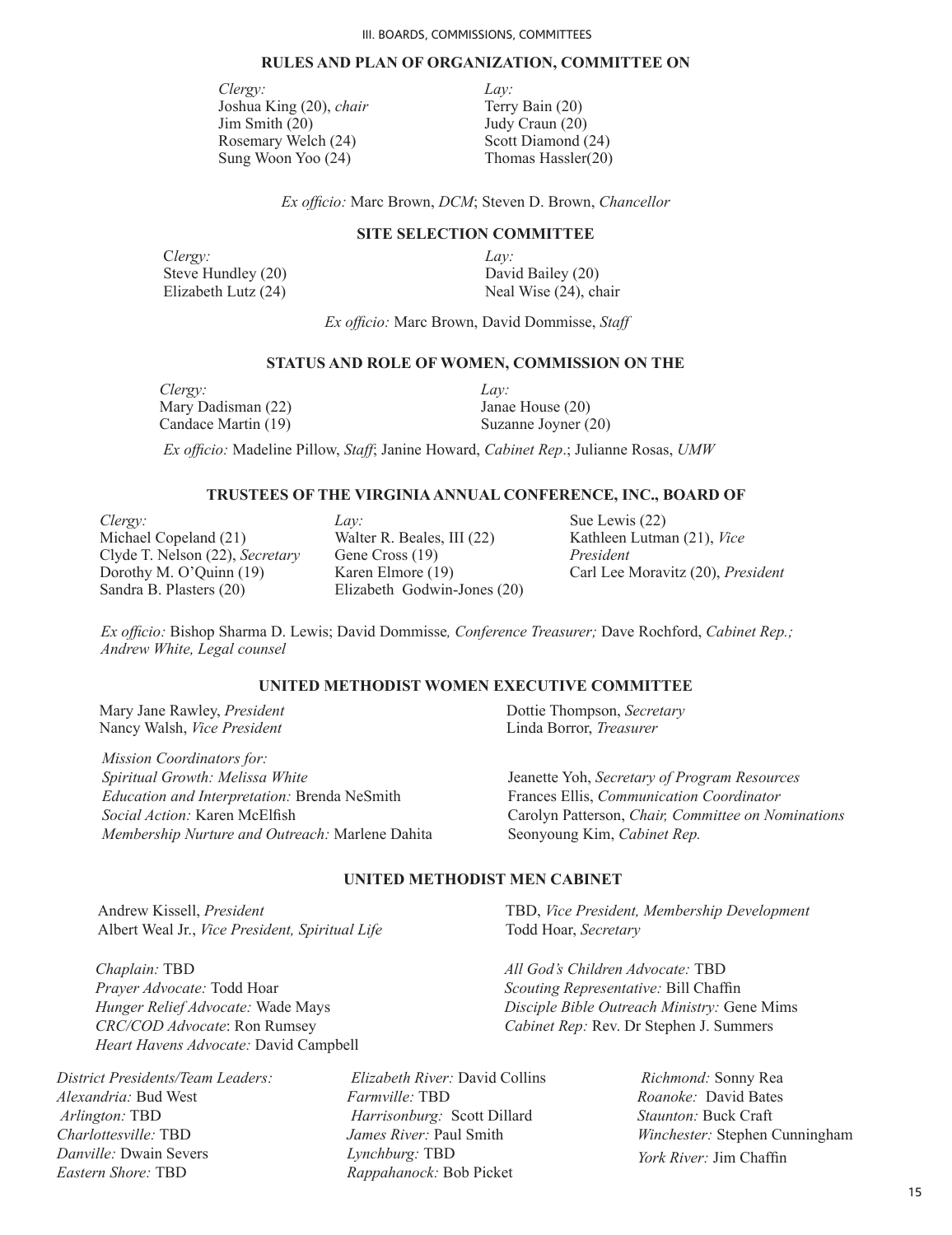#### **D. TRUSTEES AND REPRESENTATIVES TO OTHER AGENCIES**

#### **COUNCIL OF CHURCHES, VIRGINIA: GOVERNING ASSEMBLY**

Bishop Sharma D. Lewis, *Judicatory Head* Larry Lenow, *Ecumenical Representative*

#### **GRACEINSIDE**

Charles Williams, *Chair* Kevin Richardson, *Vice-Chair* Barbara Sadtler, *Treasurer*

Marjorie H. Holm William Eric Jackson Terri Johnson-Gregory Charles Layman Marilyn McCarty Robert McClintock

Marti Stephens-Hartka John H. Spencer William B. Twine

James G. O'Quinn, *Emeritus*

*At Large:*

Michael Steele (17) Connie Nichols (19)

#### **HEART HAVENS**

Jennifer Boyden, *Chief Executive Officer* C. Lee Price, *Chair* Eric Vaudt, *Vice Chair* R. Shaun Smith *Secretary* Danny J. Kesner, *Treasurer*

> Jeremy Rowan (20) Ron Rumsey (18) Tom Saunders (20)

Jay Cowan (20) Pam Culler (19) Johnnie Draughon (20) Edward T. Judkins (18)

#### **HOUSING DEVELOPMENT CORPORATION, VIRGINIA UNITED METHODIST**

Larry Dickenson (20), *President* James G. O'Quinn (20), *Vice-President*

B. Allen Langford (20) Anne McNeal (20) Dale Pennel (19) Bert Ramsay (18)

*Lay:*

*Clergy:* Thomas R. Barnard (19) Steven Wayne Greer (19) John R. Jones (19) Harold E. White, Sr. (19)

Sue Boltz (19) David Brown (0) Monte Cox (18) Robert G. Hinkle (18)

Jim Branscome (18), *Treasurer* Ernest T. Herndon (19), *Secretary*

Elizabeth R. Honea (19) Kathy Lutman (19) Randy Spears (20)

#### **SOCIETY OF ST. ANDREW**

Lynette Johnson, *Executive Director*

| Ken Bradford (18)  | Cooper Davidson (21) | Bill Moore (20)     | Cliff Steger $(21)$ |
|--------------------|----------------------|---------------------|---------------------|
| Harriet Bryan (19) | Shawn Kiger (21)     | David Moseley (19)  | Julie Taylor (18)   |
| Drew Colby $(20)$  | Bill Kuecker (18)    | Robert Spencer (19) | $Jim$ Tongue $(20)$ |

#### **PELL FOUNDATION**

Paul S. Baker, *President* William A. Young Jr., *Vice President* Betty Forbes Steven J. Summers Joseph Varner

Mary B. Blinn James L. Branscome J. Peter Clements

**PINNACLE LIVING**

Christopher P. Henderson, *President/CEO* Lisa F. Han (24), *Vice Chair* William H. Peterson (20), *Secretary/Treasurer*  Brenda S. Brooks (23) Steven R. Jones (26)

Kevin W. Bruny (26) Shirley M. Cauffman (25) Benjamin J. Lambert IV (22) Ellen Netting (26)

*Administrative Staff:* Michael J. Shaw, *Cedarfield, Executive Director;* Dan J. Nimon, *Hermitage Eastern Shore, Interim Administrator;* Edward Lynn Watkins, *Hermitage Northern Virginia, Executive Director;* Gale A. Knox, *Hermitage Richmond, Executive Director;* Michael W. Kearney, *Hermitage Roanoke, Executive Director;* Beverly J. Bobo, *Lydia Roper Home, Norfolk, Administrator;* Marilyn M. Gray, *WindsorMeade Williamsburg, Executive Director*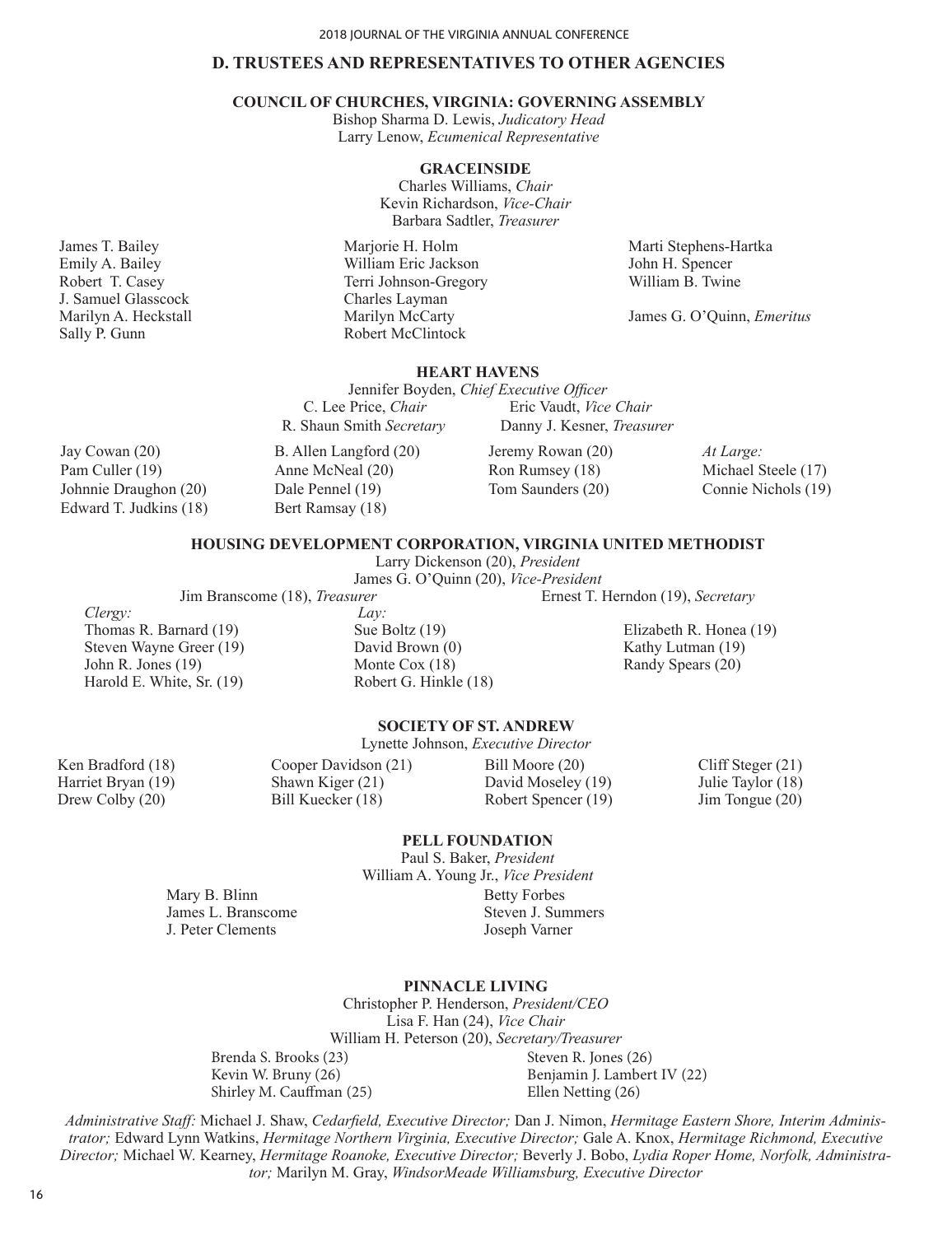#### **THE UNITED METHODIST CREDIT UNION**

Alvin J. Horton, *Chair*

*Board Members:* David Atkins Christopher R. Burgess Sue W. Lewis William A. James, *Vice Chair* M. William Jones IV, *Secretary* Thomas A. Rachele, *Treasurer* 

Jeff Peterson Madeline Pillow Joel Pollard

 *Staff: CEO:* James R. Eads; *Operations Manager:* Adrienne Cummings*; Loan Manager:* Michael E. Haydon*; Accounting Clerk:*  Suzanne Bullock*; Member Services:* Sharon Burchfield, Melissa Elliott*; Marketing Manager:* Janie Hightower

*Clergy:* Larry Davies John S. Brenneke L. Douglas Hill

**UMFS** Greg Peters, *President and CEO* Ken Huntsman, *Chair* Mike Giancaspro, *Vice Chair* Bruce Sadler, *Secretary Lay:*

> Betty Forbes Jim Godwin Margaret Hardy Sarah Hoyle

David Reid Marshall Ross Melissa Sikes Patrick Sturdivant Bruce Whitehurst

#### **TRUSTEES OF EDUCATIONAL INSTITUTIONS**

#### **FERRUM COLLEGE**

David Johns, *President* Phyllis Karavatakis, *Chair* D. Scott Showalter, *1st Vice Chair*  W. Jeffrey Booker, *2nd Vice Chair* Lou C. Talbutt, *Secretary* Ann Klotz Elizabeth Lazenby Sharma D. Lewis Judson P. Mason Annita Nelson Mary Jane Rawley Glenn Rowley Ronald Singleton Carolyn L. Smith Suzanne Smith

Robert W. Todd

Marilyn H. West Martin Williams Don Lee Wilson George Yancey

Suzanne Bell Suzanne Boltz W. Clay Campbell John Cougill Betty J. Forbes Vicki Gardner Janine Howard

**RANDOLPH COLLEGE**

Bradley W. Bateman, *President*<br>Cathy Havener Greer. *Chair* Karen K. Patte James Manaro, *Treasurer* 

Cara S. Barnes Margaret Keyes Beckstoffer Elizabeth Hope Crighton Kathleen S. Graves Kathryn Heath Graves Kathy Havener Greer Elizabeth A. Grimm

Carol J. Haley Jane J. Hampson Hylan Thomas Hubbard Page Crider LeMay Elizabeth A. Maffey Barbara Niedland McCarthy Lesley Cynthia Morgan

Wilson Paine Baxter Phillips, Jr.

Karen K. Patterson, *Vice Chair* **Steve Willis**, *Secretary* 

Kathleen Overby Webster

F. Anderson Morse Allison Gulick Muller Caroline R. Noyes Karen K. Patterson Edna Aguirre Rehbein Robert S. Roberson Marc A. Schewel

Hollis Redmond Spiller Randall J. Watts Eugenia Livings Welburn Henry George White, Jr. Katherine Clay Willis

### **RANDOLPH-MACON ACADEMY**

Brig. Gen. David Wesley, *President* RADM John Stufflebeem., *Chair* Harry G. Austinn III, *Secretary* Rodney E. Deane Jr., *Treasurer* Eric Carlson Joseph Hadeed Stuart Hester Lucy Hooper Doug Huthwaite Patty Keenan George Mathias Pamela McInnis

*Ex officio:* Sharma D. Lewis, *Bishop*; John B. Peters, *AEI*; Steven Summers, *District Superintendent;* Susan Gawalt, Heather Grossman, *Parents Association.*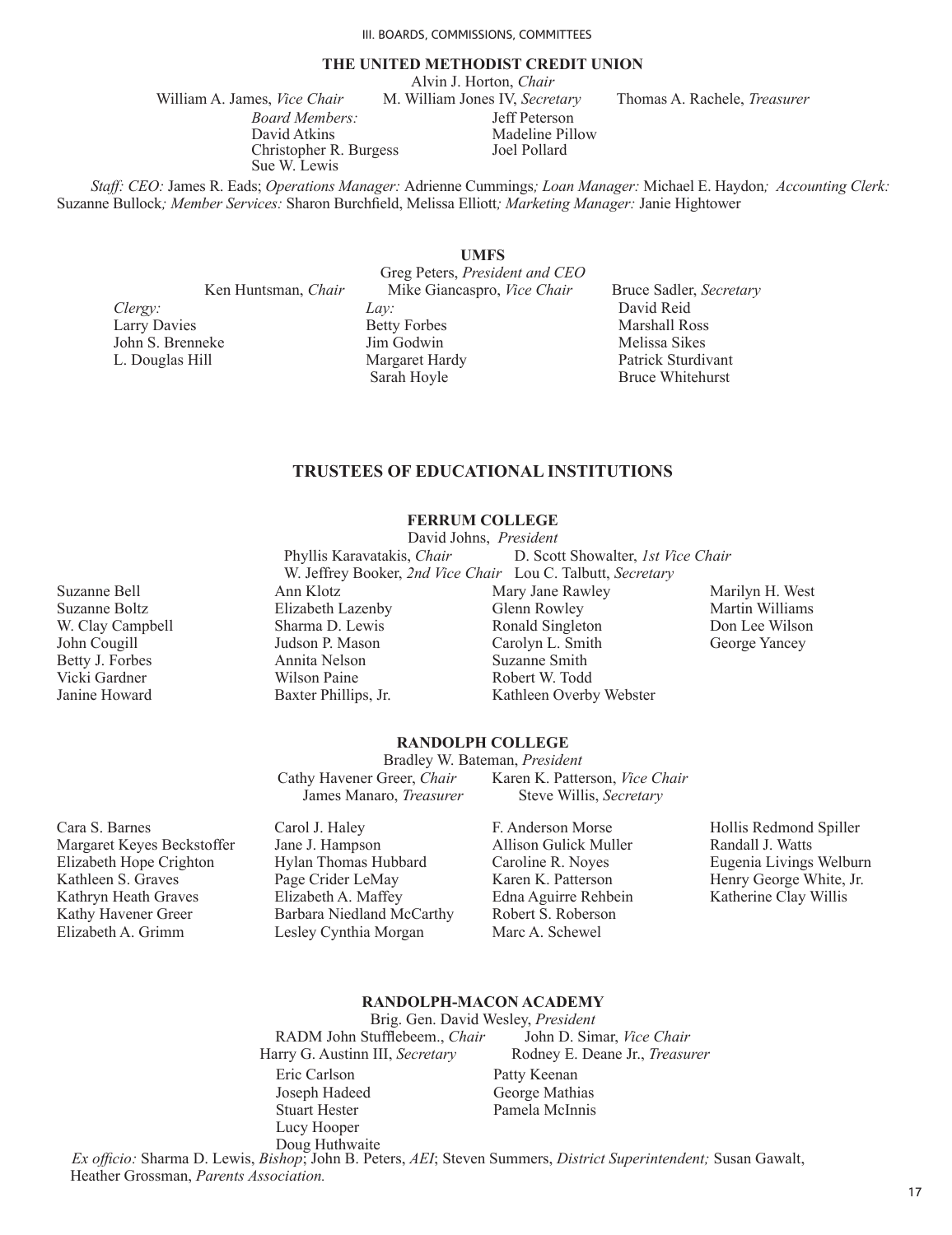#### **RANDOLPH-MACON COLLEGE**

Robert Lindgren, *President* Robert

Alan B. Rashkind, *Chairman* Jan M. Carter, *Vice Chairman* Lee B. Spencer, Jr., *Secretary*

Gilbert T. Bland Roland B. Boney Yvonne W. Brandon L. Preston Bryant, Jr. Jan M. Carter, M.D. J. Peter Clements William A. Davis, Jr. Malinda E. Dunn Robin Anne Floyd F. Gillis Green, Esq. R. Earl Johnson

Sabra L. Klein Frank E. Laughon, Jr. Cynthia H. Lee Hunter Leemon Robert R. Lindgren David G. Meleski Thornton C. Melton, III Thomas L. Millner Frank J. Murphy, III R. Geoffrey Neville, Jr. Wesley A. Nichols

Allison M. O'Brien Timothy P. O'Brien Mark V. Ogren Anne Cabell Birdsong Pearce, John B. Peters Susan P. Quinn Alan B. Rashkindington, DC Dianne L. Reynolds-Cane, Benjamin S. Schapiro Susan D. Schick Lee B. Spencer

Harold E. Starke Linwood A. Staub, Charles W. Steger Sanjay Tandon Samuel E. Vichness, Ph.D. R. Douglas White D. Calloway Whitehead, III Charles W. Wornom David E. Yawars

#### **SHENANDOAH UNIVERSITY**

Tracy Fitzsimmons, *President* John D. Stokely Jr. *Chair* Robert J. Frogale , *Vice Chair* Mark E. Stavish, *Secretary*  Marjorie S. Lewis, Past Chair Mark E. Stavish, *Secret*<br>
is, *Past Chair*<br>
z Ashlely V<br>
F. Dixon

Walter H. Aikens J. Gregory Bennett Teresa A. Cluss Laura N. Dabinett Andrew U. Ferrari Mary Bruce Glaize Fred Helm Tommy Herndon L. Janell Hoffman

Bruce E. Hunter Diane S. Kearns Ann K. MacLeod Art H. Major Keith A. May M. Yaqub Mirza Richard R.J. Morin Nicholas J. Nerangis Sr. Mark J. Ohrstrom

Debra S. Orbacz Bipin B. Patel John B. Peters Mary Farland Shockey Gerald F. Smith Jr. James A. Stutzman Jr. Lawrence R. Thompson Jr. Charles A. Veatch James T. Vickers John D. Stokely Jr. Chair Robert J. Frogale , Vice Chair Mark Harry S. Smith, Treasurer Marjoric S. Lewis, Past Ch<br>
Equality B. Smith, Treasurer Debra S. Othouze B. Hunter B. Hunter B. Hunter B. Reams and Cluss and N. Chai

Ashlely Warren F. Dixon Whitworth Jr. James R. Wilkins Jr. Heather H. Wilson Irene R. Wurtzel

Miyako Kake – *Honorary Trustee*

#### **VIRGINIA WESLEYAN COLLEGE**

Scott D. Miller, *President*

David L. Kaufman, *Chair* Jonathan E. Pruden, *Vice Chair* Cynthia G. Rodriguez, *Secretary*<br>George K. Tsantes, *Parliamentarian* George K. Tsantes, *Parliamentarian* Gary D. Bonnewell, *Immediate Past Chair*

J. Tim Bailey Susan Torma Beverly Nancy T. DeFord Troy DeLawrence O. L. (Butch) Everett William H. George Susan S. Goode

William W. Granger III Mary C. Haddad Alexander B. Joyner Howard P. Kern Ronald M. Kramer Sharma D. Lewis John F. Malbon

Vincent J. Mastracco, Jr. Tassos J. Paphites Deborah M. Paxson Robin D. Ray Louis F. Ryan Alan H. Shaw James H. Shumadine

M. Wayne Snead Lee T. Stevenson Kenneth G. Trinder II D. Henry Watts H Michael J. White